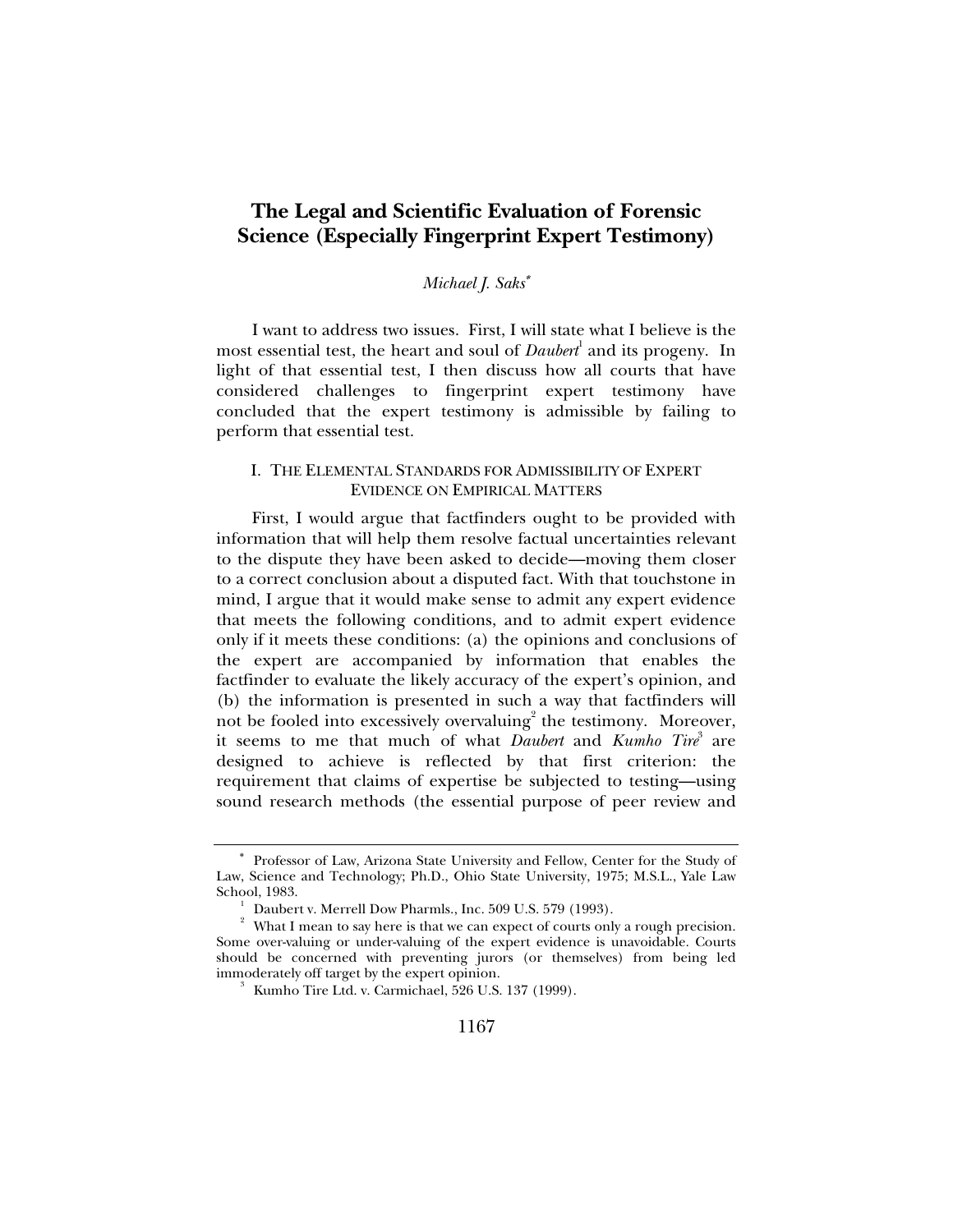publication), yielding meaningful data on error rates. The second criterion can be found in the helpfulness test of Federal Rule of Evidence 702 and certainly in Federal Rule of Evidence 403.

Thus, along with Richard Friedman,<sup>4</sup> I would not exclude expert evidence merely because the witnesses practicing in that field assert erroneous conclusions with some regularity. I would, however, condition such admission on the factfinder being informed about the likelihood of error in the opinions, and the court being satisfied that the factfinder is capable of properly adjusting the weight to be given to the evidence. Taking Friedman's example of hair identification, suppose we could only speculate about the diagnostic value of microscopic hair evidence (which was the situation for a long time), or suppose such witnesses routinely exaggerated the accuracy of their evidence (which did and still does occur). This testimony still should not be admitted. Not by my test or by the Supreme Court's test, and probably not under Friedman's reasoning either, because without some reasonably accurate approximation of the diagnostic value of the evidence, the analysis suggested by Friedman cannot be performed, and therefore helpfulness cannot be assessed and a real risk of misleading the factfinder exists.

As emerges in Paul Giannelli's paper, $^6$  the absence of the type of data needed to evaluate criminal case expert testimony seems to be the rule rather than the exception. Moreover, given the lack of hard data, forensic scientists—ironically, or perhaps understandably and inevitably—seem to go out of their way to promote exaggerated public and factfinder belief in their accuracy. The cases Giannelli discusses suggest that these experts' century long campaign of public relations (at the neglect of empirical testing) has been quite successful. All of that cuts against admissibility.

Consider for example expert testimony on bitemark identification. For a quarter of a century many forensic dentists assured judges and jurors of their competency and if they declared a

<sup>4</sup> *See* Richard D. Friedman, *Squeezing* Daubert *Out of the Picture*, 33 SETON HALL L. REV. 1047 (2003).

<sup>5</sup> The study to which Friedman refers, Max M. Houck & Bruce Budowle, *Correlation of Microscopic and Mitochondrial DNA Hair Comparisons*, 47 J. FORENSIC SCI. 964 (2002), disavows that its data support any possible conclusion about any error rate. But plainly a reasonable argument can be made, and Friedman has made it, that if we use mitochondrial DNA as the criterion of correctness, then an error rate for microscopic hair identification can be estimated. As Friedman points out, that error rate is that microscopic hair comparison "yields a positive result in nearly 35% of the cases in which the facts are negative." 6

*See* Paul C. Giannelli, *The Supreme Court's "Criminal"* Daubert *Cases*, 33 SETON HALL L. REV. 1071 (2003).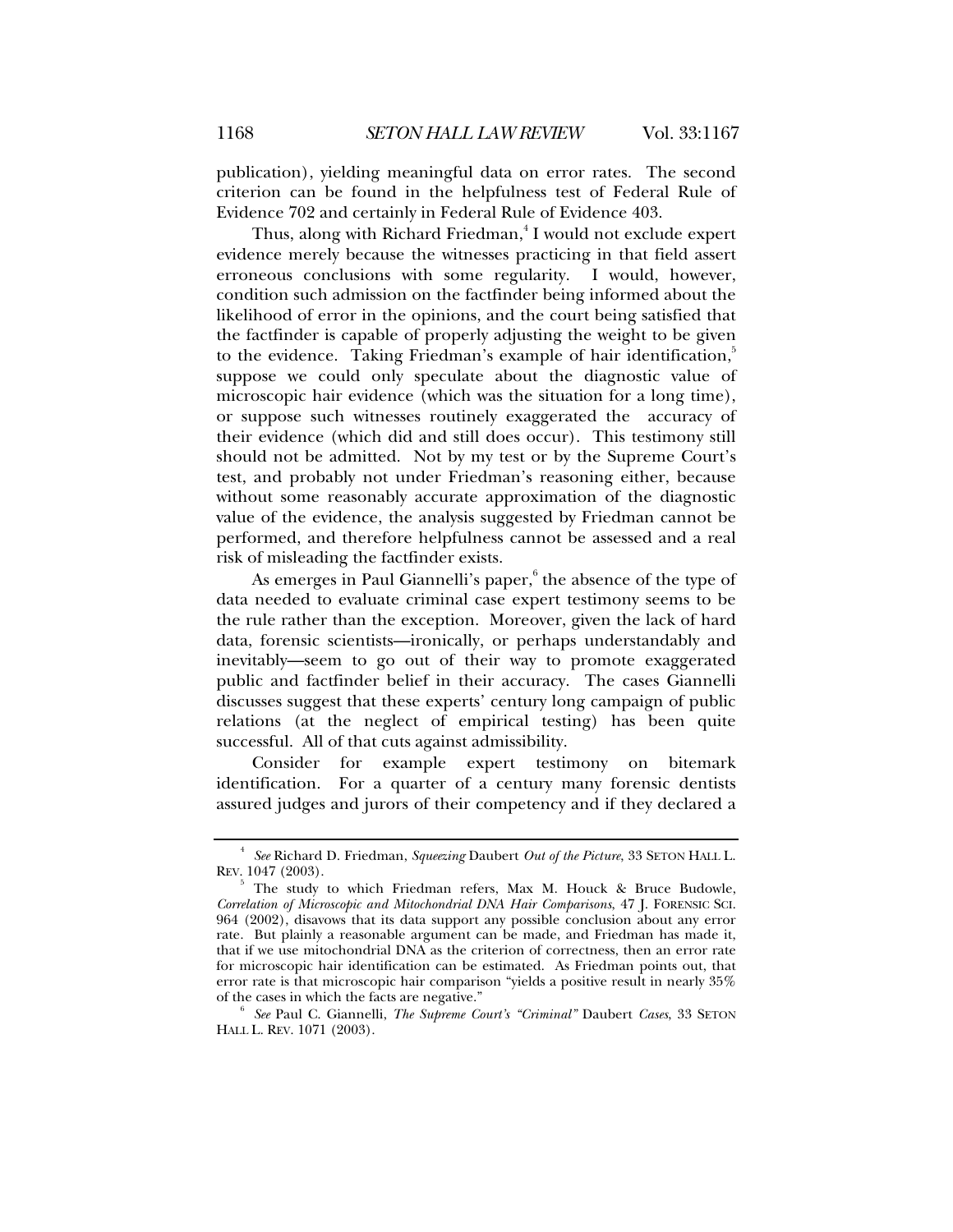defendant's dentition to match the crime scene bitemark, the factfinder could be quite sure that the defendant is the person who left the bite at the crime scene. These experts offered no systematic data testing the accuracy of their claims, only vague assurances that no two people on the planet had indistinguishably similar dentition, assertions that bitemarks were much like fingerprints, and so on. This fails the first criterion: the experts cannot supply data with which to evaluate the likely accuracy of their opinions. The first and only published research evaluating the accuracy of forensic dentists revealed an average of 64% false positives and an average of 22% false negatives.<sup>7</sup>

With the advent and publication of such data, the factfinder has its first opportunity to objectively assess the value of such witnesses' identification opinions. But a court might still decide to exclude the bitemark expert testimony because one study is insufficent, or because the study is too global and not focused on the task-at-hand in the case at bar. A court might also decide to exclude the bitemark expert testimony (at least if it is offered to prove that a defendant is the biter) because the false positive error rate is so high that whatever little help it can offer is not worth the time and trouble to present it (Fed. Rule of Evid. 403). The court might also consider the risk too great that the factfinder will not properly discount the testimony, but instead will give it excessive weight (Criterion 2). Because expert witnesses might, once courts begin to insist on seeing data, strategically design evaluation studies to make themselves look as good as possible,<sup>8</sup> courts might not find these studies dependable. Therefore, a court might conclude that, despite the existence of the "studies," the factfinder still lacks adequate meaningful data (Criterion 1) or the fact finder will be misled by the studies (Criterion 2). Finally, if the court fears that the gap between the public imagery of a field and its actual data are so great that the factfinder is likely to have trouble adequately discounting the

<sup>7</sup> C. Michael Bowers, *Identification from Bitemarks: Proficiency Testing of Board Certified Odontologists*, 30-2.1.3[1], *in* MODERN SCIENTIFIC EVIDENCE: THE LAW AND SCIENCE OF EXPERT TESTIMONY (DAVID L. FAIGMAN ET AL. eds., 2002) [hereinafter MODERN SCIENTIFIC EVIDENCE]. Three similar studies by the forensic odontology community were conducted but not published (because, I am told by Dr. Bowers, those results were deemed unsuitable to be made public). More generally, see Iain Pretty & David Sweet, *The Scientific Basis for Human Bitemark Analyses—A Critical Review*, 41 SCI. & JUST. 85 (2001).

<sup>&</sup>lt;sup>8</sup> Which, apparently is what the FBI internal fingerprint proficiency studies had done. The court in *United States v. Llera-Plaza*, 188 F. Supp. 2d 549, 565 (2002) (*Llera-Plaza II*) concluded: "On the record made before me, the FBI examiners got very high grades, but the tests they took did not."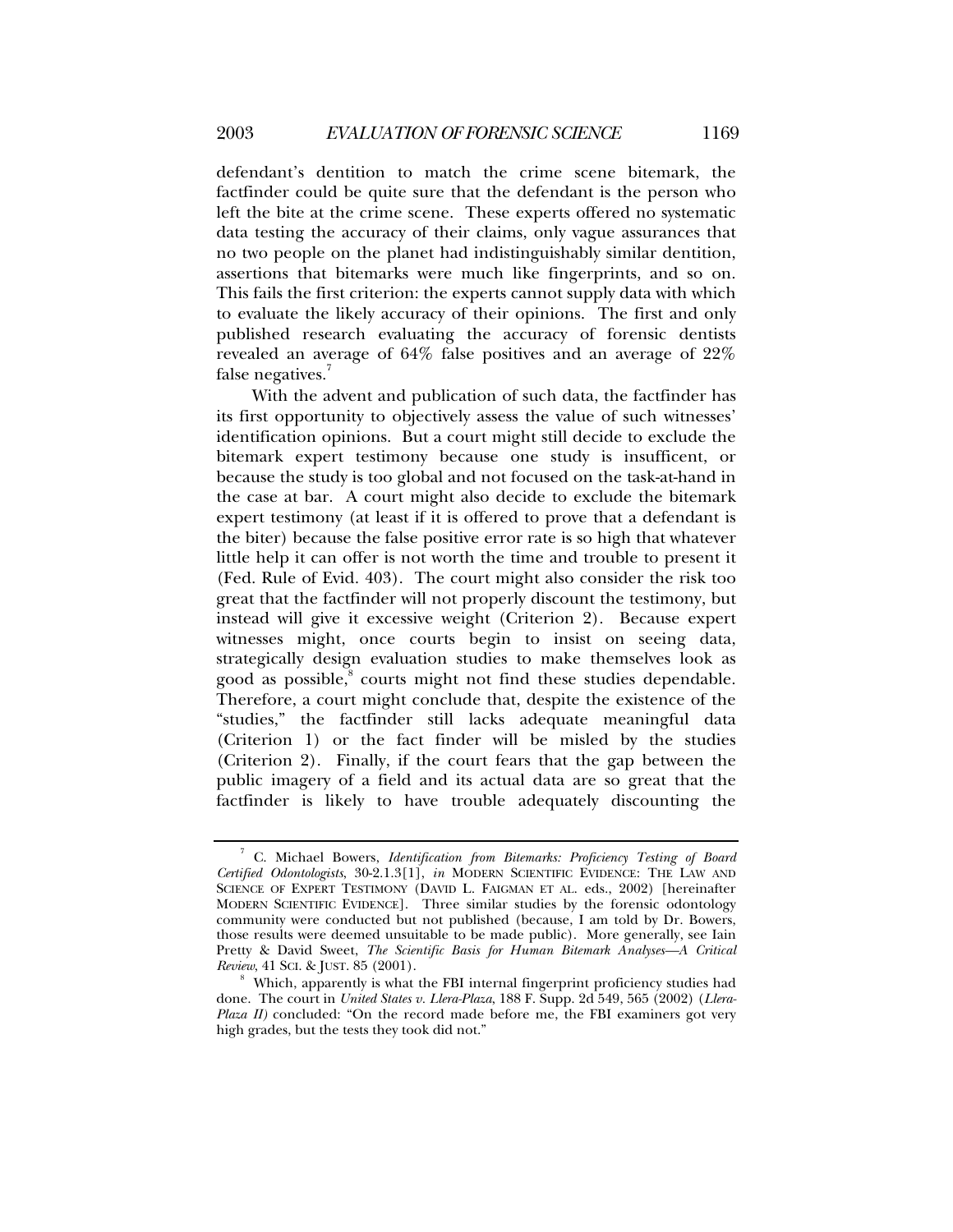testimony, then the court should exclude the evidence (Criterion 2 as well as Fed. Rules of Evid. 403 and 702). In making that assessment, some courts might take into account the possibility that any decision by the gatekeeper to admit expert testimony will seem to the jury to be some kind of endorsement of the expert evidence—an inference which is hard to avoid after *Daubert*.

In summary, suppose an expert witness addressing an empirical question was allowed to offer the jury an opinion on the task-at-hand in a case. And suppose that on direct or cross-examination the witness was asked, "When people in your field offer opinions regarding this task, how accurate are they?" And suppose the expert could not give an informative answer to such a question based on sound and adequate data—in other words, the expert's best honest answer would have to be, "I don't really know." Or suppose circumstances were such that the factfinder could not evaluate the evidence with reasonable discernment. Then the expert's testimony probably would not be helpful to the factfinder, and a court would sensibly exclude it.

# II. POST-*DAUBERT* CHALLENGES TO FINGERPRINT EXPERT TESTIMONY

By the two criteria I have noted, which capture the heart of the expert evidence admissibility standards of *Daubert* and its progeny, fingerprint identification expert testimony falls short. In *both* of his *Llera-Plaza* opinions, Judge Pollak concluded that the field of fingerprint identification has thus far failed to systematically test its underlying assumptions and its claims of expertise.<sup>9</sup> At the same time, the field has cultivated a public image of flawlessness, comes to court claiming (literally) a "methodological" error rate of zero and subscribes to a prohibition on "qualified" (less than certain) opinions on identification. There is also about zero chance that a factfinder will be adequately informed about the error rate and therefore be enabled to accurately assess the expert's opinion. Consequently, one would think, given Friedman's concerns about overly high standards for admissibility set by the Supreme Court and the revised Fed. Rule of Evid. 702, that fingerprint expert evidence would have encountered newly raised barriers to admission. But, according to a website $10$  maintained by members of the fingerprint expert community, of the thirty-nine cases in which fingerprint expert testimony has been challenged, the number of cases in which the

<sup>9</sup> *Id.* at 564 ("I concluded in the January 7 opinion that *Daubert's* testing factor was not met, and I have found no reason to depart from that conclusion.").<br><sup>10</sup> *See* www.onin.com (last visited Feb. 10, 2003) (on file with author).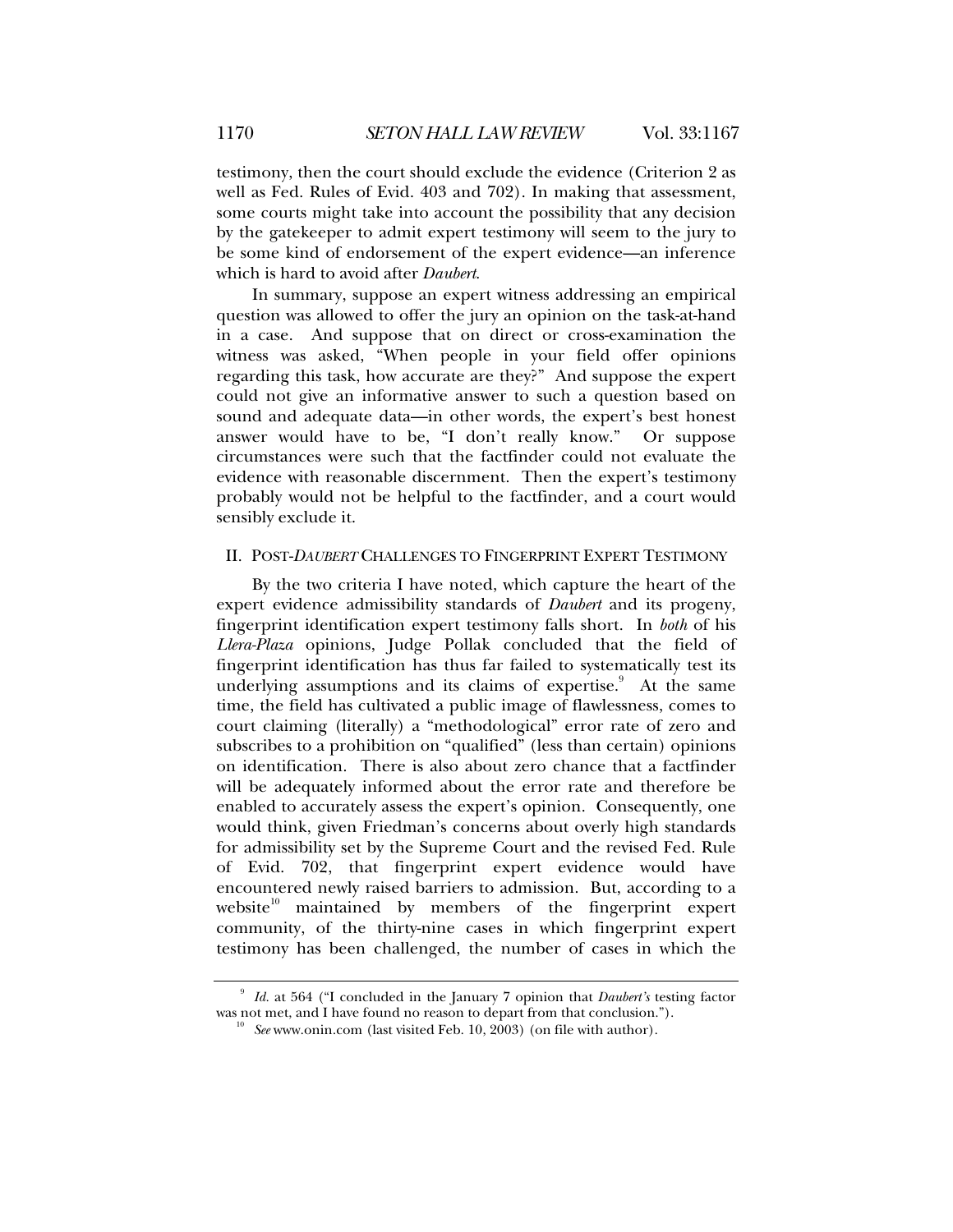proffered testimony was excluded was, also, zero.

This might seem to be paradoxical, but it is easily explained. If instead of counting the holdings we read the cases, (fewer than half of these thirty-nine decisions have been published) what we discover is that the number of cases in which the courts conscientiously applied *Daubert* and *Kumho Tire* is also zero. In this section, I summarize and explicate how these courts could survey the wasteland of non-research on fingerprint identification through the lens of *Daubert*-*Kumho Tire* and yet conclude that what they see is "the very archetype of reliable expert testimony under those standards."<sup>11</sup>

Recent judicial opinions reacting to challenges $12$  to asserted fingerprint identification expertise are united by their failure to conduct any thoughtful analysis under *Daubert* and *Kumho Tire*. 13 The opinions all resort to one or another evasion so that they can arrive at what their authors assumed before analysis to be the unavoidable conclusion, namely, that asserted fingerprint identification expertise satisfies the law's admissibility requirements. Something other than conscientious analysis is required to reach such results. The following discussion summarizes those recent opinions and explicates what that "something else" is.

## *A. Refusal to Conduct a* Daubert *Hearing*

Some courts refused to hold a 104(a) hearing, or to provide a similar occasion on which the proponent of the expert evidence might be called upon to establish its admissibility, and through which the district court could develop an adequate record to support its decision concerning the challenged expert testimony.<sup>14</sup> To be sure, the standard for requiring a 104(a) hearing is unclear, and district courts are permitted considerable discretion in making the determination. But holding *in limine* hearings to resolve complex evidence issues is common practice and under appropriate circumstances the failure to do so has been held to be an abuse of discretion. Because of the gatekeeping obligations of district courts, the duty to hold a 104(a) hearing has sometimes been held to be

<sup>&</sup>lt;sup>11</sup> United States v. Havvard, 117 F. Supp. 2d 848, 855 (S.D. Ind. 2000), *aff'd*, 260 F.3d 597 (7th Cir. 2001).

<sup>&</sup>lt;sup>12</sup> The challengers' case is summarized in Robert Epstein, *Fingerprints Meet* Daubert: *The Myth of Fingerprint "Science" is Revealed*, 75 S. CAL. L. REV. 605 (2002).

<sup>&</sup>lt;sup>13</sup> Or other applicable test, as in Frye jurisdictions.<br><sup>14</sup> United States v. Joseph, 2001 WL 515213 (E.D. La. May 14, 2001); see also United States v. Reaux, 2001 WL 883221 (E.D. La. Jul. 31, 2001); United States v. Nadurath, 2002 WL 1000929 (N.D. Tex. May 14, 2002); United States v. Ambriz-Vasquez, 2002 WL 848000 (9th Cir. May 2, 2002).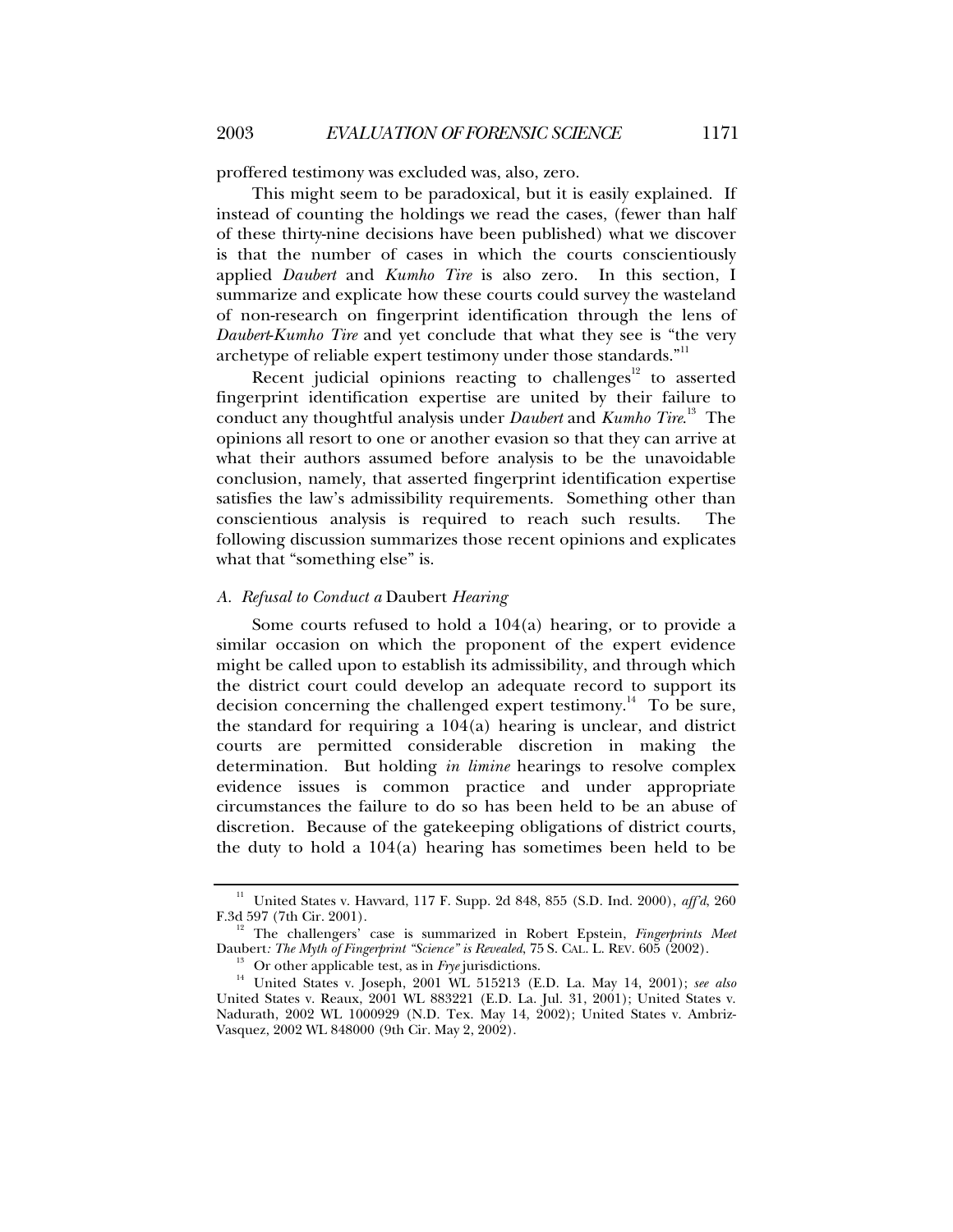necessary even when the moving party has not requested it.<sup>15</sup>

In *United States v. Joseph*,<sup>16</sup> the court offers no reasons for not holding a hearing; it simply did not hold one. Moreover, it apparently saw so little to be decided that it disposed of the whole *Daubert* challenge in an opinion of less than two pages.

In support of its motion *in limine* and request for a hearing, the opponent in *United States v. Reaux*17 drew the court's attention to two publications, cited in the court's opinion. $18$  Though the publications plainly seem to be germane, the court said nothing about them beyond citing them. The court did not comment on why the publications were insufficient to trigger a 104(a) hearing to resolve the relevant controversies described in those writings as applied to the admissibility issue before the court.

On appeal, the Ninth Circuit held in *United States v. Ambriz-Vasquez*<sup>19</sup> that it was not error for the district court to refuse to hold a *Daubert* hearing. The Court of Appeals offered no evaluation of the propriety of that refusal, beyond suggesting that it would be onerous "to conduct *Daubert* hearings whenever defendants object to fingerprint evidence," and that in a previous case it similarly held that "a trial court did not commit clear error where it admitted fingerprint evidence without performing a *Daubert* analysis."20 The court does not reveal whatever knowledge it has about asserted fingerprint expertise that makes *Daubert* hearings unnecessary.

If there are genuine issues raised concerning the claims of expertise made by or on behalf of fingerprint examiners (and such

<sup>&</sup>lt;sup>15</sup> See discussion and review of cases in MODERN SCIENTIFIC EVIDENCE, *supra* note 7, § 1-2.1.1 (2002).

<sup>&</sup>lt;sup>16</sup> United States v. Joseph, 2001 WL 515213 (E.D. La. May 14, 2001).<br><sup>17</sup> United States v. Reaux, 2001 WL 883221 (E.D. La. Jul.31, 2001).<br><sup>18</sup> The first was an article, Michael Saks, *Merlin and Solomon: Lessons from the Formative Encounters with Forensic Identification Science*, 49 HASTINGS L.J. 1069 (1998) (discussing the absence, in the seminal judicial opinions admitting forensic science, including fingerprints, of any evidence or analysis of the sort that would benefit a modern court required to analyze such asserted expertise under *Daubert*). The second was a portion of a chapter by David Stoney (discussion by a fingerprint expert of areas of scientific disagreement among scientists concerning the nature and adequacy of fingerprint identification). The latter can be found in MODERN SCIENTIFIC EVIDENCE, *supra* note 7, § 27-2.3.1 (2002).

<sup>&</sup>lt;sup>19</sup> 2002 WL 848000 (9th Cir. May 2, 2002). <sup>20</sup> While the quoted statement would seem to be a complete failure to perform its gatekeeping function under *Daubert*, it would appear not to have been so in the earlier case, *United States v. Sherwood*, 98 F.3d 402, 408 (9th Cir. 1996). In *Sherwood*, the Court of Appeals noted that the defense conceded almost all of the issues it might have raised in the *Daubert* hearing, so there was no need to conduct a *Daubert* hearing.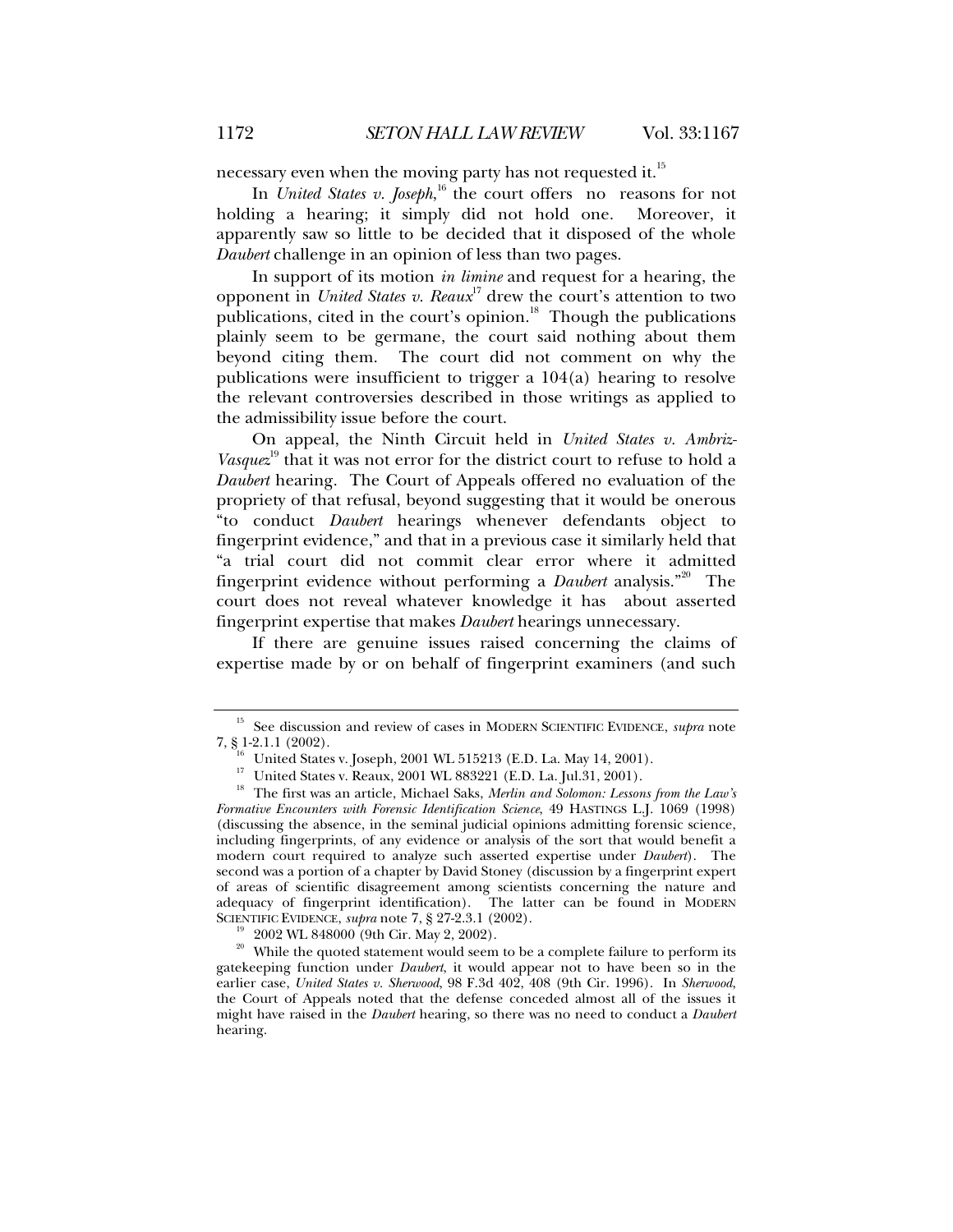issues do seem to exist), some sort of occasion for adequately exploring those issues is required. The Ninth Circuit in *Ambriz-Vasquez* reasoned that to expect courts to hold *Daubert* hearings on asserted fingerprint expertise, "assumes that courts cannot take judicial notice of the general acceptance of fingerprinting analysis."<sup>21</sup> At some point, after courts have adequately and convincingly explored the issues under *Daubert* (which to date they have barely begun to do), it ought to be possible for subsequent courts to take judicial notice of those issues, facts, analyses, and conclusions. Even then, however, pursuant to the requirement of *Kumho Tire* that courts focus on the specific task-at-hand upon which the expert is proposing to opine (rather than a vague global approach to the whole field of claimed expertise), judicial notice similarly would have to be focused on those issues which had been adequately considered and which are *relevant to the task-at-hand* in the case at bar. The use of judicial notice therefore seems to be premature.

In *United States v. Nadurath*,<sup>22</sup> the court stated that the opponent of admission had "not provided any information that would call into question the reliability of fingerprint expert testimony." The court provided no elaboration, not even to say that the defendant made a bare objection without support. If that is indeed what happened, that might well justify the refusal to conduct a 104(a) hearing. Some courts have held, however, that at least a preliminary assessment of any proffered expert testimony is necessary for district courts to discharge their expert evidence gatekeeping responsibilities.<sup>23</sup> If nothing else, courts, such as *Nadurath*, need to explain in their opinions what it is they have done to discharge their gatekeeping obligations, so courts above, and the larger society, can evaluate the adequacy of those efforts.

# *B. Reversal of the Burden of Persuasion*

Elementary principles of law place the burden of proof on the proponent of the admission of evidence.<sup>24</sup> Accordingly, *Daubert* places the initial burden of production on the proponent of the proffered expert witness and requires the proponent to prove by a

<sup>&</sup>lt;sup>21</sup> United States v. Ambriz-Vasquez, 2002 WL 848000 (9th Cir. May 2, 2002).<br><sup>22</sup> United States v. Nadurath, 2002 WL 1000929 (N.D. Tex. May 14, 2002).<br><sup>23</sup> *E.g.*, Hoult v. Hoult, 57 F.3d 1, 4 (1st Cir. 1995).<br><sup>24</sup> *See* PROCEDURE § 5053 ("Normally the proponent of the evidence will have the burden of proving the facts upon which admissibility depends, though often the objector will have the burden of producing evidence to show the existence of grounds for the objection.").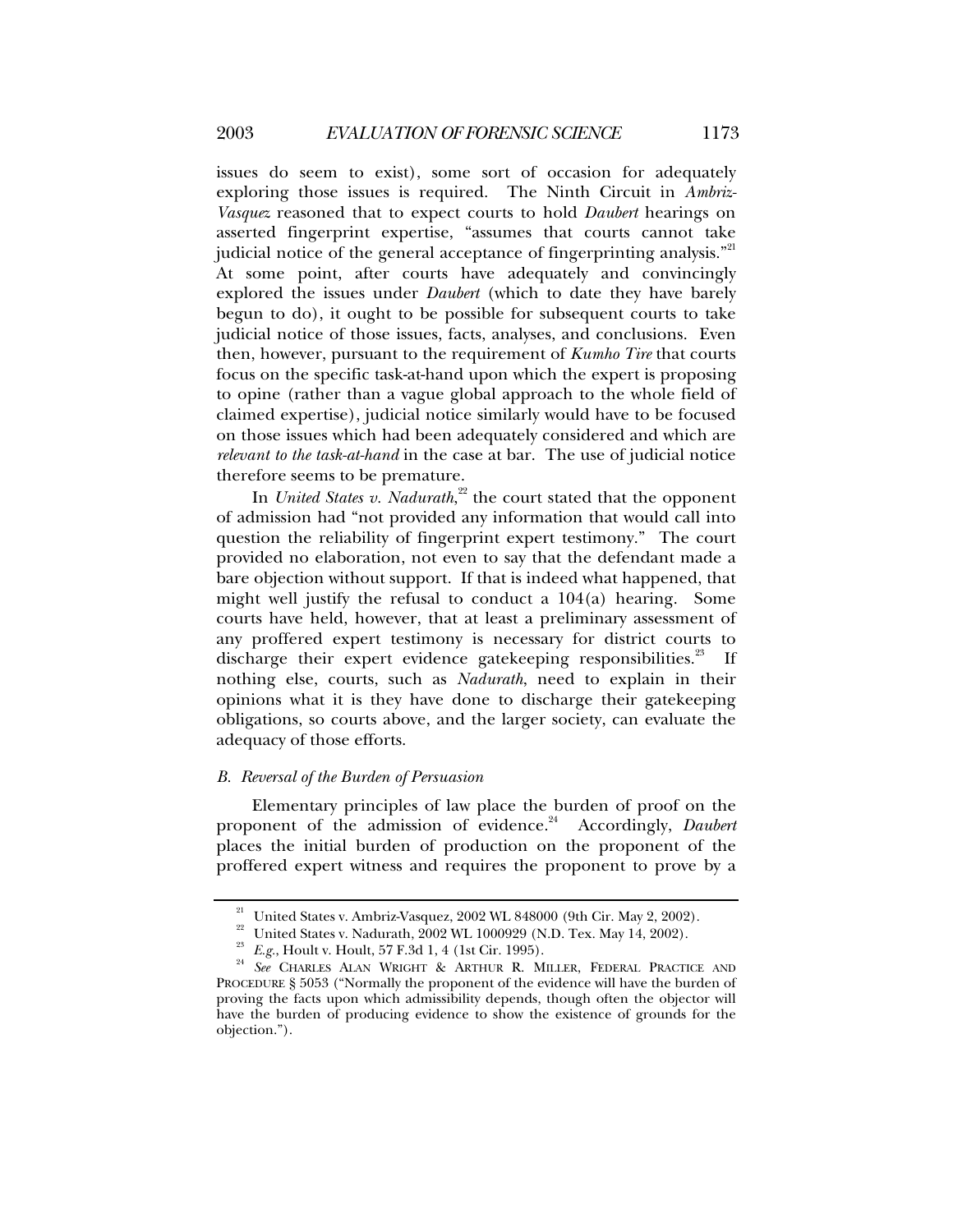preponderance of the evidence that the criteria for admission have been met.<sup>25</sup>

Some courts have shifted the burden of persuasion onto the challenger. The *Joseph*<sup>26</sup> court commented that "the defendant has not provided any evidence that either of these techniques are no longer generally accepted within the relevant scientific community."<sup>27</sup> This might have been an abbreviated way of saying: the proponent has met his burden and the opponent has offered nothing. But the court had nothing to say about the proponent's case. It recited no basis beyond a vague conclusory assertion that fingerprint identification techniques, whatever their details, had "proven to be a reliable science over decades of use for judicial purposes."<sup>28</sup> So it is not apparent that the proponent offered adequate (or any) support on behalf of its proffer. Thus, the plainest reading of the opinion is that the court expected the opponent to prove that asserted fingerprint expertise did not meet the requirements of *Daubert*, rather than requiring the proponent to prove that it did. That is an erroneous application of the law.

Similarly, the Fourth Circuit, on the appeal of *United States v*. *Rogers*<sup>29</sup> appeared to say that the proponent's expert asserted the existence of "numerous studies" supporting the claims of fingerprint experts (though none are cited in the opinion), while complaining that the opponent failed to produce any studies disproving the claims of the proffered fingerprint expertise. Thus, the proponent's general assertion that supportive studies existed was sufficient, $30$  while, on the other hand, the opponent was faulted for providing "no evidence suggesting that fingerprint evidence is unreliable." While the opinion is not clear on where it placed the burden of proof, the two pages the Fourth Circuit devoted to this matter seem to indicate that the court took the proponent's case as a given, which the opponent was required to knock down. Again, this is not the correct law.

Another example of reversing the burden of proof is provided

 $25$  *Daubert*, 509 U.S. at 593 n.20 ("These matters should be established by a preponderance of proof.").

<sup>&</sup>lt;sup>26</sup> United States v. Joseph, 2001 WL 515213 (E.D. La. May 14, 2001).<br><sup>27</sup> *Id.* at 1.<br><sup>28</sup> *Id.*<br>Imited States v. Rogers, 2001 WL 1635494 (4th Cir. Dec. 20, 2001) (Table).<br><sup>30</sup> On the claim of uniqueness of fingerprints fragments as well, since that is usually the real issue in these cases, though the opinions rarely seem to address that. 31 *Id.* at 1.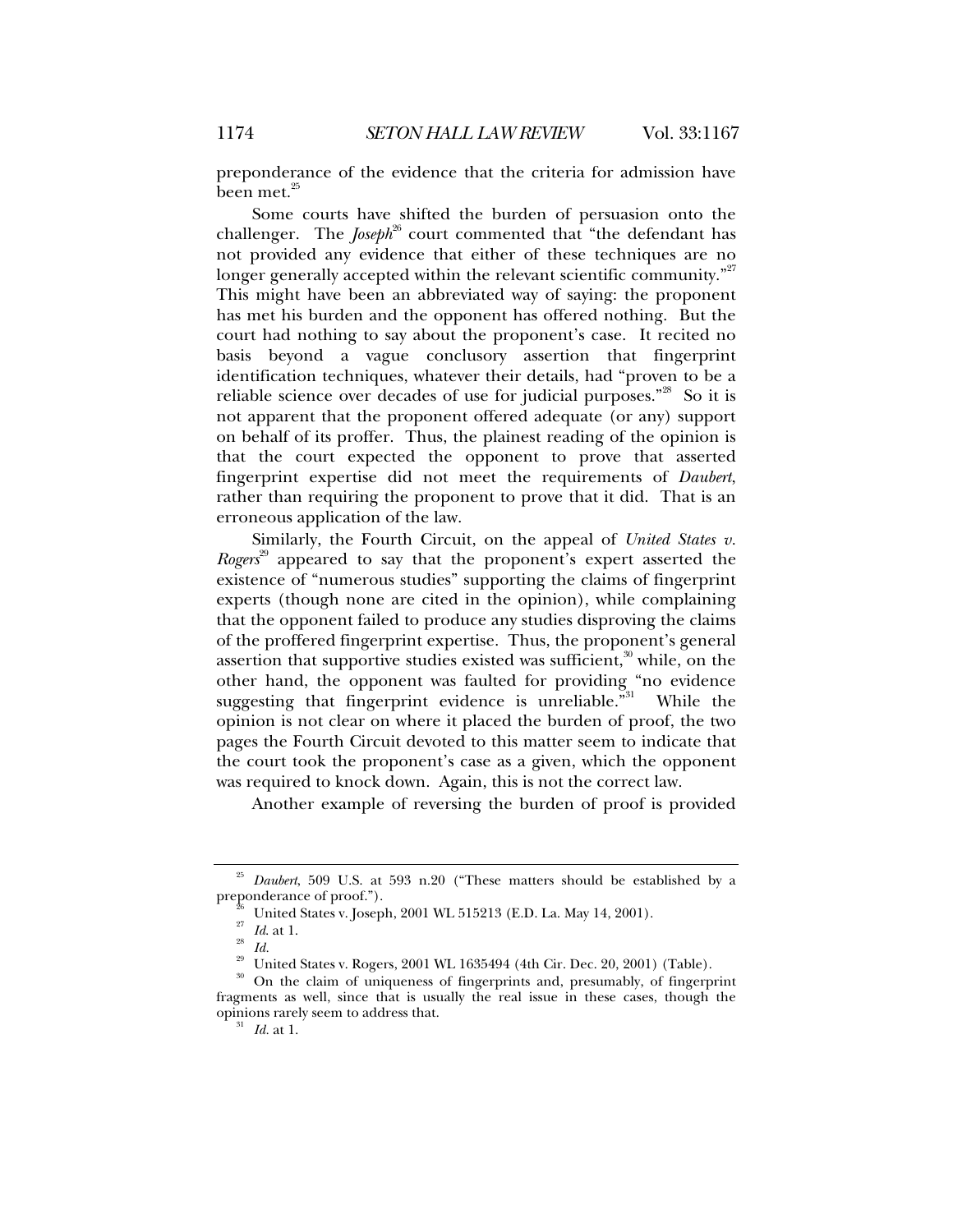by the district court in *United States v. Cruz-Rivera.*32 After accepting the general validity of fingerprint identification techniques, the judge framed the remaining question to be resolved as: "can the defendant establish that the Puerto Rico Police fingerprint identification practices followed in this case are so deficient . . . that the testimony must be excluded . . . . "<sup>33</sup>

Though Judge Pollak, in *Llera-Plaza II*, found, as he had in Llera-Plaza I, that the "testing factor [of *Daubert*] was not met<sup>34</sup> and that what little testing had been done was poor, the court nevertheless concluded that the error rate was sufficiently low to satisfy *Daubert*. How can this be? If there has been virtually no testing, then the rate of error cannot be known. The court found the error rate factor to be met because the opponent of admission had failed to adduce proof that the FBI had made mistakes in earlier cases:

It has been open to defense counsel to present examples of erroneous identifications attributable to FBI examiners, and no such examples have been forthcoming. I conclude, therefore, on the basis of the limited information in the record as expanded, that there is no evidence that the error rate of certified FBI fingerprint examiners is unacceptably high.<sup>35</sup>

The *Llera-Plaza II* court's theory of why a reversal of the burden is desirable is essentially this: to postpone admission of fingerprint identification expertise pending research showing what it can and cannot do and at what level of accuracy "would be to make the best the enemy of the good."<sup>36</sup>

Having re-reviewed the applicability of the *Daubert* factors through the prism of *Kumho Tire*, I conclude that the one *Daubert* factor which is both pertinent and unsatisfied is the first factor—"testing." *Kumho Tire*, as I have noted above, instructs district courts to "consider the specific factors identified in *Daubert* where they are reasonable measures of the reliability of expert testimony." 526 U.S. at 152. Scientific tests of ACE-V—i.e., tests in the *Daubert* sense—would clearly aid in measuring ACE-V's reliability. But, as of today, no such tests are in hand. The question, then, is whether, in the absence of such tests, a court should conclude that the ACE-V fingerprint identification system, as practiced by certified FBI fingerprint examiners, has too great a likelihood of producing erroneous results to be admissible as evidence in a courtroom setting. There are respected authorities who, it appears, would render such a verdict.

<sup>&</sup>lt;sup>32</sup> 2002 WL 662128 (D.P.R. Mar. 27, 2002).<br><sup>33</sup> *Id. Id.* at 564. "I concluded in the January 7 opinion that *Daubert's* testing factor was not met, and I have found no reason to depart from that conclusion."

 $^{35}$  *Id.* at 566. Query how difficult it is to prove an erroneous conviction, especially before the advent of DNA typing.

The court's more complete statement of its theory is the following: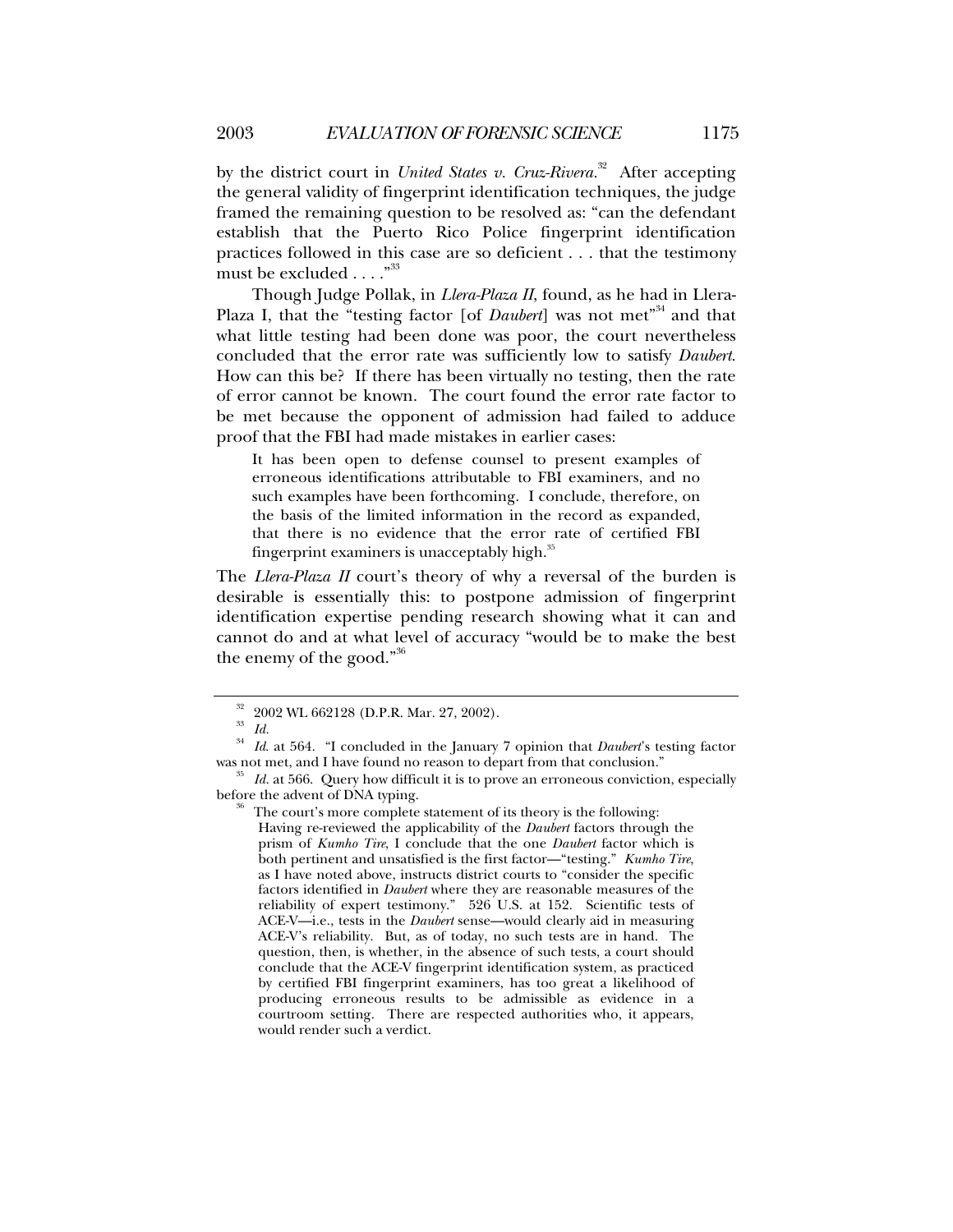Can anything be said on behalf of the correct legal rule except that it is the law and courts have a duty to apply it? One of the virtues of the customary burden of proof is that it impels experts and proponents to produce data illuminating a court about the proffered evidence. If their evidence is admissible without such illumination, why would experts and proponents work to produce research? Actual data can only undermine the glowing judicial presumptions of such expertise by showing (as the few studies which have been done have shown) that the claims made on behalf of fingerprint identification expertise were exaggerations. If the field of fingerprint identification had not produced studies illuminating most (or any?) of its most fundamental claims about its subject and itself in the century past because it was being admitted without the data—why will it do so in the century to come?

## *C. Ignoring* Kumho Tire's *Task-at-Hand Requirement*

Under *Kumho Tire*, district judges are required to determine with some precision what the task-at-hand is to which the expert's testimony is proposed to be relevant. The gatekeeping responsibility, then, is to evaluate whether the proposed expertise is "reliable" with respect to that task-at-hand. Thus, a court must determine what the fingerprint comparison problem is (a clear and complete latent print versus a tiny fragment versus a montage of numerous overlaid smeared latents, etc.) and whether the data show that the expert is likely to be able to perform that particular type of examination accurately. Under the law, a court is not to ask about a field in a general and global way. Yet none of the courts considering challenges to asserted fingerprint identification expertise gives any indication that they appreciated and applied the task-at-hand

*Id.* at 571-72.

As explained in Part II of this opinion, I have found, on the record before me, that there is no evidence that certified FBI fingerprint examiners present erroneous identification testimony, and, as a corollary, that there is no evidence that the rate of error of certified FBI fingerprint examiners is unacceptably high. With those findings in mind, I am not persuaded that courts should defer admission of testimony with respect to fingerprinting—which Professors Neufeld and Scheck term "[t]he bedrock forensic identifier of the 20th century"—until academic investigators financed by the National Institute of Justice have made substantial headway on a "verification and validation" research agenda. For the National Institute of Justice, or other institutions both public and private, to sponsor such research would be all to the good. But to postpone present in-court utilization of this "bedrock forensic identifier" pending such research would be to make the best the enemy of the good.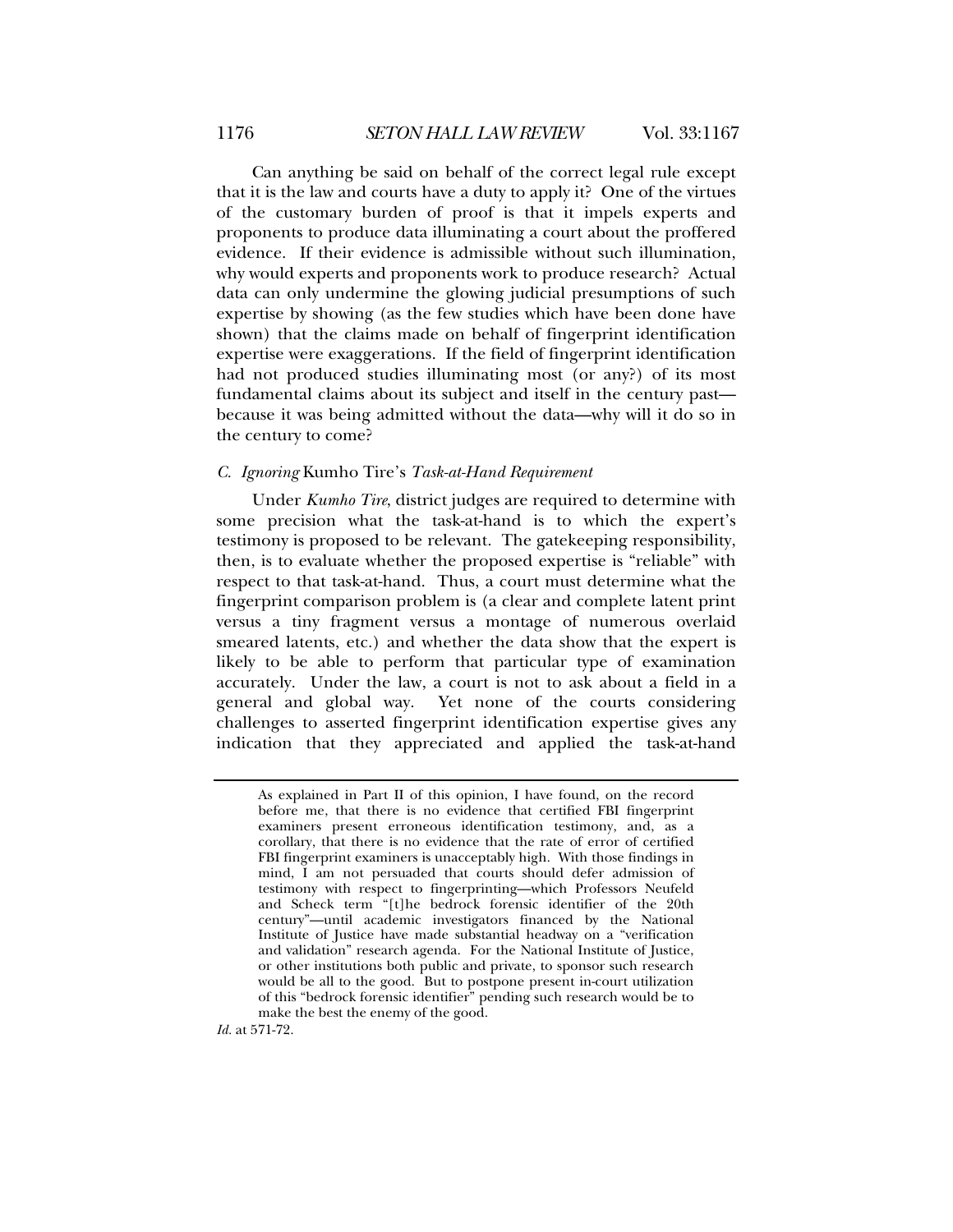#### requirement.

#### *D. Avoidance of Actual* Daubert *Analysis*

In this section, I disregard appellate opinions that were casual about their *Daubert* analysis if they also concluded that even if the fingerprint expert testimony was admitted in error, it was harmless error given the other evidence. $37$  Where the expert testimony is irrelevant to the outcome of the case, there is no purpose in performing a careful *Daubert* analysis on appeal. The better course, however, is not to perform a sloppy *Daubert* analysis and then to say "but even if it was error it was harmless error." The better course would be to decline to reach unnecessary issues.<sup>38</sup> That is to say, if a task (here, a *Daubert* analysis) is worth doing, it is worth doing right. In any event, in this subsection I am concerned primarily with cases in which a serious *Daubert* analysis was necessary, but was performed poorly or not at all.

The court in *Joseph*<sup>39</sup> noted that it is first required to determine "whether the Government's fingerprint evidence is scientific knowledge. $40$  And, second, the court is required to determine "whether the [expert] evidence will 'assist the trier of fact to understand or determine a fact in issue."<sup>41</sup> The court answered both questions in the affirmative. These naked conclusions are just about all the court had to say on these subjects. Though the court began its opinion by reciting the *Daubert* "factors," those factors are not employed to analyze the admissibility of the challenged fingerprint identification expertise. Indeed, the court never mentioned the factors again. Apparently, the precise issue raised by the opponent of the expert testimony was whether the method used by the proffered expert was an acceptable method (in contrast to an alternative method). To this the court stated, "fingerprint analysis has been tested and proven to be a reliable science over decades of use for judicial purposes; and fingerprint technicians utilizing both the Galton and ridgeology techniques follow established principles and use scientific methods that are recognized in their particular field."<sup>42</sup> This is a statement of faith, not legal or scientific analysis.

 $37$  United States v. Rogers, 2001 WL 1635494 (4th Cir. Dec. 20, 2001) (Table);<br>United States v. Turner, 2002 WL 491887 (10th Cir. Apr. 2, 2002).

<sup>&</sup>lt;sup>38</sup> *See*, e.g., United States v. Martinez-Garduno, 2002 WL 464532 (9th Cir. 2002).<br><sup>39</sup> United States v. Joseph, 2001 WL 515213 (E.D. La. May 14, 2001).<br><sup>40</sup> *Id.* at \*1.<br><sup>41</sup> *Id.* at \*2.<br>*Id.* at \*1.<br><sup>42</sup> *Id.* at \*1.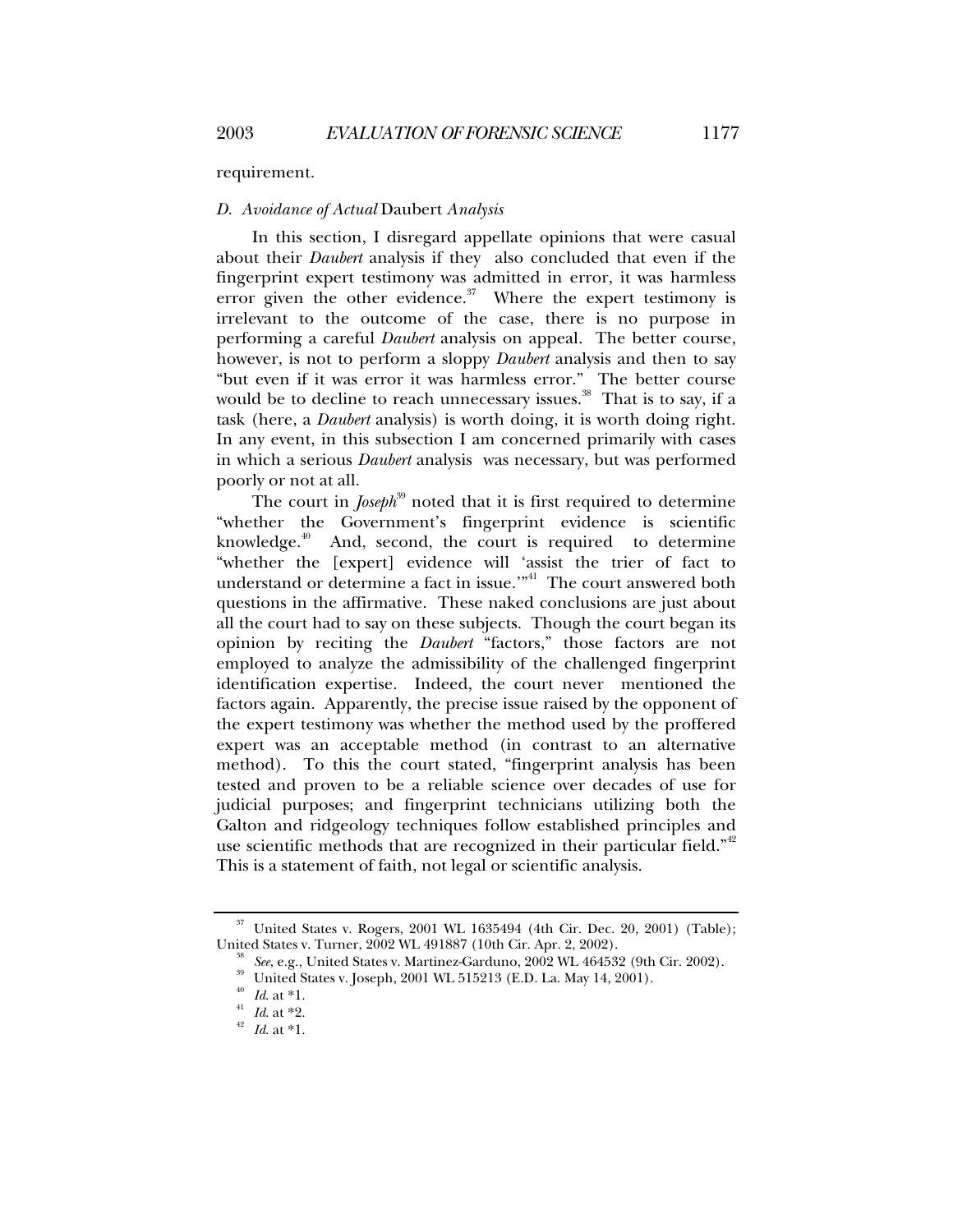The *Reaux*<sup>43</sup> court went to some trouble to discuss the holdings of *Daubert* and *Kumho Tire* and numerous cases following in the wake of those opinions. Without explicitly saying what principles were being applied from those cases, the court's admissibility analysis had two elements. First, it discussed the qualifications of the proffered expert. Although the expert's qualifications are important for some purposes, they are irrelevant to answering the question of whether an expertise exists, which is the focus of *Daubert*.<sup>44</sup> Second, the court explicitly adopted the analysis of *United States v. Havvard*,<sup>45</sup> an exceedingly weak opinion.<sup>46</sup>

At trial, the *Havvard* court misunderstood much of what the Supreme Court had been saying in its expert evidence admissibility rulings, and offered trial process answers to most of the scientific questions posed by *Daubert*. 47 The district court was unable to cite a single published study, or find any kind of a systematic empirical answer to any of the questions posed about the claims of fingerprint experts. In addition the court had to invent excuses for gaps left unfilled by the fingerprint field.<sup>48</sup> Nonetheless the court concluded that fingerprint examiners passed *Daubert* and *Kumho Tire* with flying colors, stating that the testimony was "the very archetype of reliable expert testimony under those standards."<sup>49</sup>

<sup>&</sup>lt;sup>43</sup> United States v. Reaux, 2001 WL 883221 (E.D. La. Jul.31, 2001).<br><sup>44</sup> By analogy: It does not matter how well trained, how experienced, or how distinguished an astrologer is if astrology lacks validity.

<sup>&</sup>lt;sup>45</sup> *Havvard*, 117 F. Supp. 2d 848, *aff'd*, 260 F.3d 597 (7th Cir.2001).<br><sup>46</sup> See detailed reviews of *Havvard* in MODERN SCIENTIFIC EVIDENCE, *supra* note 7, § 27-1.2 (2002); Comment, *Evidence—Fingerprint Experts—Seventh Circuit Upholds the Reliability of Expert Testimony Regarding the Source of a Latent Fingerprint*—United States v. Havvard, 260 F.3d 597 (7th Cir. 2001), 115. HARV. L. REV. 2349 (2002). See also comments on *Havvard* in *United States v. Llera-Plaza*, 2002 WL 27305 (E.D. Pa.) [*Llera-*

For example, see *Llera-Plaza I* (commenting on *Havvard*: ""[A]dversarial' testing in court is not  $\dots$  what the Supreme Court meant when it discussed testing as an admissibility factor"). 2002 WL 27305, at \*10.

<sup>&</sup>lt;sup>48</sup> "In *Havvard*, the court stated that the publication factor 'does not fit well with fingerprint identification because it is a field that has developed primarily for forensic purposes.' While it is correct that the end purpose of fingerprint identifications is a forensic one, the reliability of identification techniques must be assessed just as any other scientific, technical, or specialized technique under Rule 702." Llera-Plaza I, 2002 WL 27305, at \*12, n. 19 (E.D. Pa.).

*Havvard*, 117 F. Supp. 2d at 855, *aff'd*, 260 F.3d 597 (7th Cir. 2001).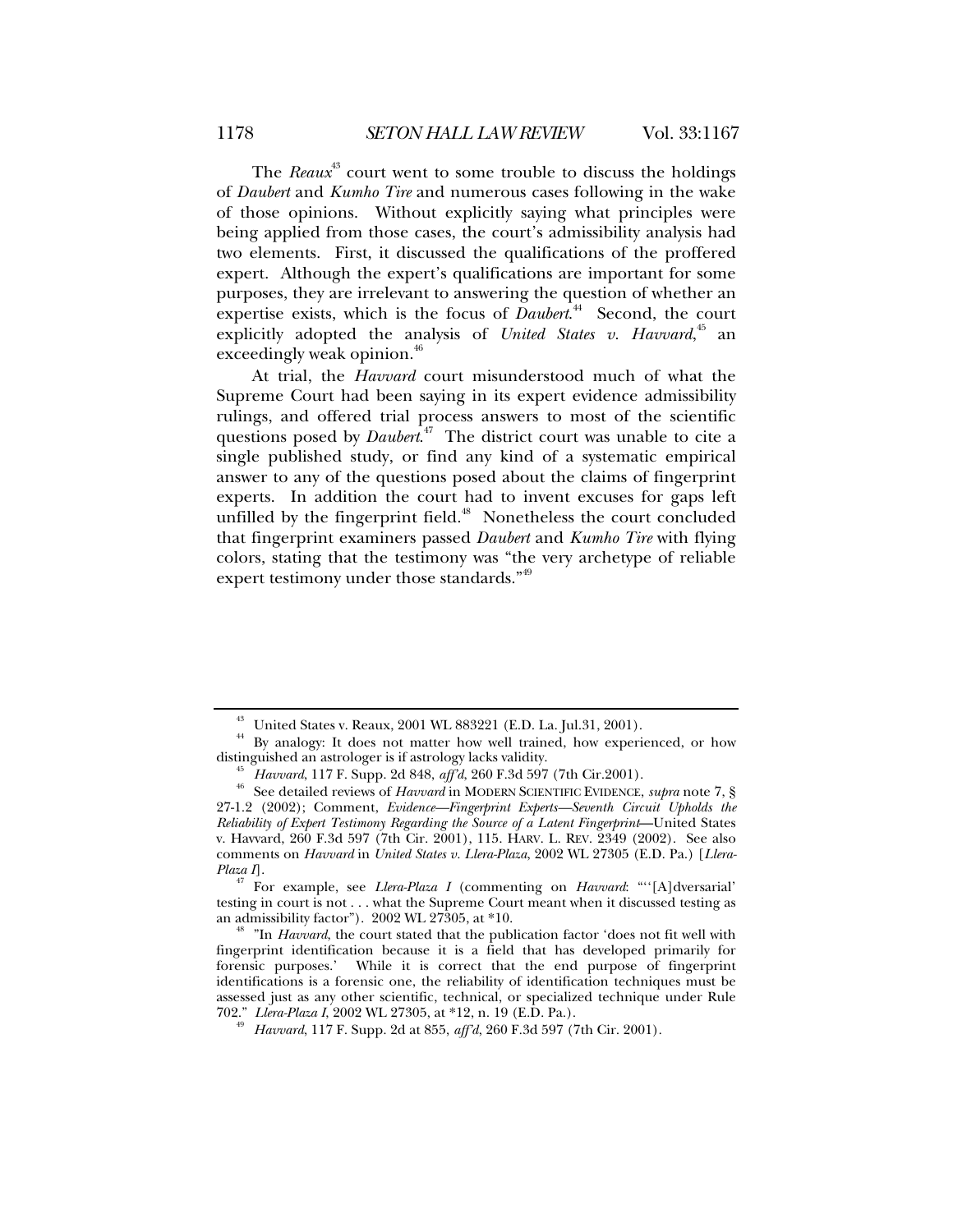#### *E. Turning* Kumho Tire *on its Head*

On the appeal of *Havvard*,<sup>50</sup> the Seventh Circuit not only endorsed all of the district court's curious misunderstandings of *Daubert*, it invented its own curious misunderstanding of *Kumho Tire*. In *Kumho Tire*, a unanimous Supreme Court held that all fields, not only "scientific" fields, had to satisfy the fundamental reliability standards of *Daubert*. 51 In responding to the appellant's argument that fingerprint evidence lacks a sufficient scientific basis, the Seventh Circuit countered by arguing:

The standards of *Daubert* . . . are not limited in application to 'scientific' testimony alone. See *Kumho*, 526 U.S. at 147, 119 S. Ct. 1167 (holding that 'the basic gatekeeping obligation' of *Daubert* applies to all expert testimony). Therefore, the idea that fingerprint comparison is not sufficiently 'scientific' cannot be the basis for exclusion under *Daubert*. 52

The Seventh Circuit's statement is irresolvably incoherent. By expanding *Daubert's* essential application to all fields, not only scientific fields, the Supreme Court closed a major hole through which some fields were trying to escape *Daubert's* scrutiny. *Kumho Tire* did not create new escape hatches, it closed old ones. A field amenable to evaluation by scientific criteria can readily be evaluated by the "*Daubert* factors." That is what the field of fingerprint examination is: an empirical field. That is what its practitioners claim to be: forensic scientists, people who work with observable, empirical things. And that is what the *Havvard* trial court's analysis purports to find: that it is scientific, and that it passes *Daubert's* scientific criteria with flying colors. An attack on fingerprint identification claiming that its scientific basis is inadequate (e.g., insufficient testing) is directly on point. The Court of Appeals sought to remove fingerprinting from the realm of the empirical, in order to move it

<sup>50</sup> *Havvard*, 117 F. Supp. 2d at 848, *aff'd*, 260 F.3d 597 (7th Cir. 2001). The Seventh Circuit states that it reviewed *Havvard de novo*. United States v. Havvard, 260 F.3d 597, 600 (7th Cir. 2001). Rulings on admissibility are to be reviewed deferentially. General Electric v. Joiner, 522 U.S. 136 (1997). Rulings on or applications of law are to be reviewed *de novo*. The Seventh Circuit does not explain what it is reviewing deferentially and what it is reviewing *de novo*, nor can those be

discerned from the rest of the opinion.<br><sup>51</sup> *See* MODERN SCIENTIFIC EVIDENCE, supra note 7, § 1-3.5 (2002).<br><sup>52</sup> See also United States v. Cline, 188 F. Supp. 2d 1287, 1295 (D. Kan. Feb. 21, 2002), asserting that *Kumho Tire* reduced, rather than reinforced, the obligation of judges to evaluate proffered expert testimony in a highly rigorous way: "The Supreme Court itself eschewed such a reading when it dismissed the argument that the trial court's gatekeeping obligation depended on whether the expert knowledge to be offered was scientific, technical or other . . . ."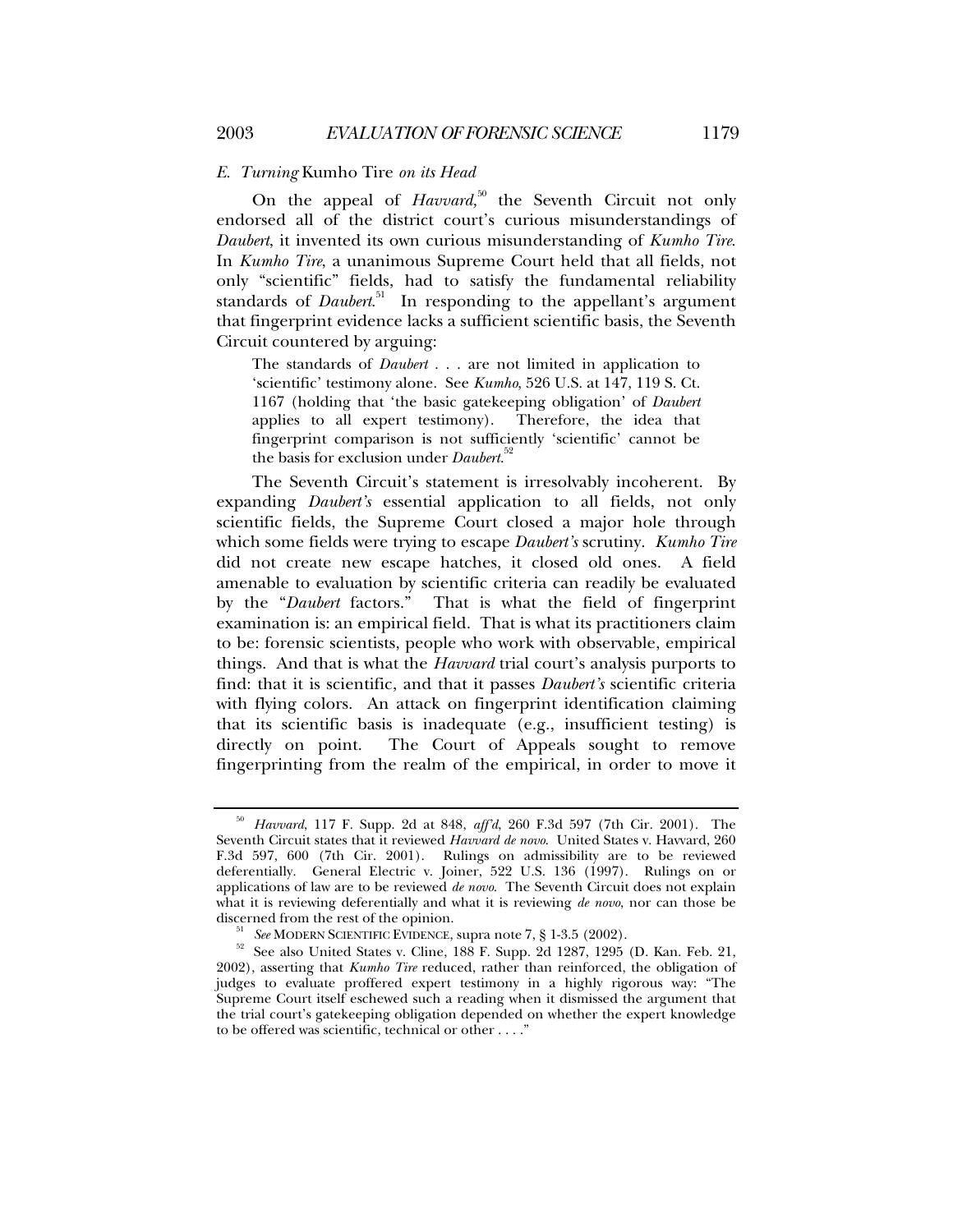out of *Daubert's* reach. Bizarrely, it relied on *Kumho Tire* to accomplish that, even though *Kumho Tire* stands for exactly the opposite proposition, namely, that there is to be no escape from appropriate scrutiny.

#### *F. Reliance on Admission by Other Courts*

Some courts made much of the fact that fingerprint expert evidence had been admitted in American courts for most of the twentieth century. Of what value is this fact in the evaluation of an asserted expertise under *Daubert*?

The Fourth Circuit, in reviewing *Rogers,* stated that, "virtually every circuit and district court, both before and after *Daubert*, have a longstanding tradition of allowing fingerprint examiners to state their opinion and conclusions"<sup>53</sup> The Seventh Circuit, in reviewing *Havvard*, commented that, "The district court recognized that establishing the reliability of fingerprint analysis was made easier by its 100 years of successful use in criminal trials . . . ."54 Neither appellate court says a word about how a long history of admission advances an admissibility analysis under *Daubert*. The mere existence of a long history of judicial admission does not in itself contribute anything to analysis under *Daubert*. The Supreme Court in *Daubert* observed, "Of course, well-established propositions are less likely to be challenged than those that are novel, and they are more handily defended." The point is not that a scientific claim gains validity by being let into courtrooms over a long period, but rather that propositions which have had time to be tested and found to have sound bases will *for that reason* be "less likely to be challenged . . . and . . . more handily defended." The Fourth and Seventh Circuits failed to say what it is that was learned during that century of admission that lent support to the claims asserted by fingerprint experts.

Ironically, some forensic scientists and their proponents have sought to explain their fields' shortcomings by arguing that their long history of admission retarded any tendency these fields might otherwise have had to seriously test their claims in a manner that would meet the requirements of *Daubert* and *Kumho Tire*. 55

<sup>53</sup> United States v. Rogers, 26 Fed. Appx. 171, 2001 WL 1635494 (4th Cir. Dec.

<sup>20, 2001) (</sup>Table). 54 United States v. Havvard, 260 F.3d 597, 601 (7th Cir. 2001). 55 J. Orenstein, *Effect of the* Daubert *Decision on Document Examinations from the Prosecutor's Perspective*, *in* 1 FORENSIC SCIENCE COMMUNICATIONS (Oct. 1999), *at* http://www.fbi.gov/programs/lab/fsc/backissu/oct1999/abstrcte.htm.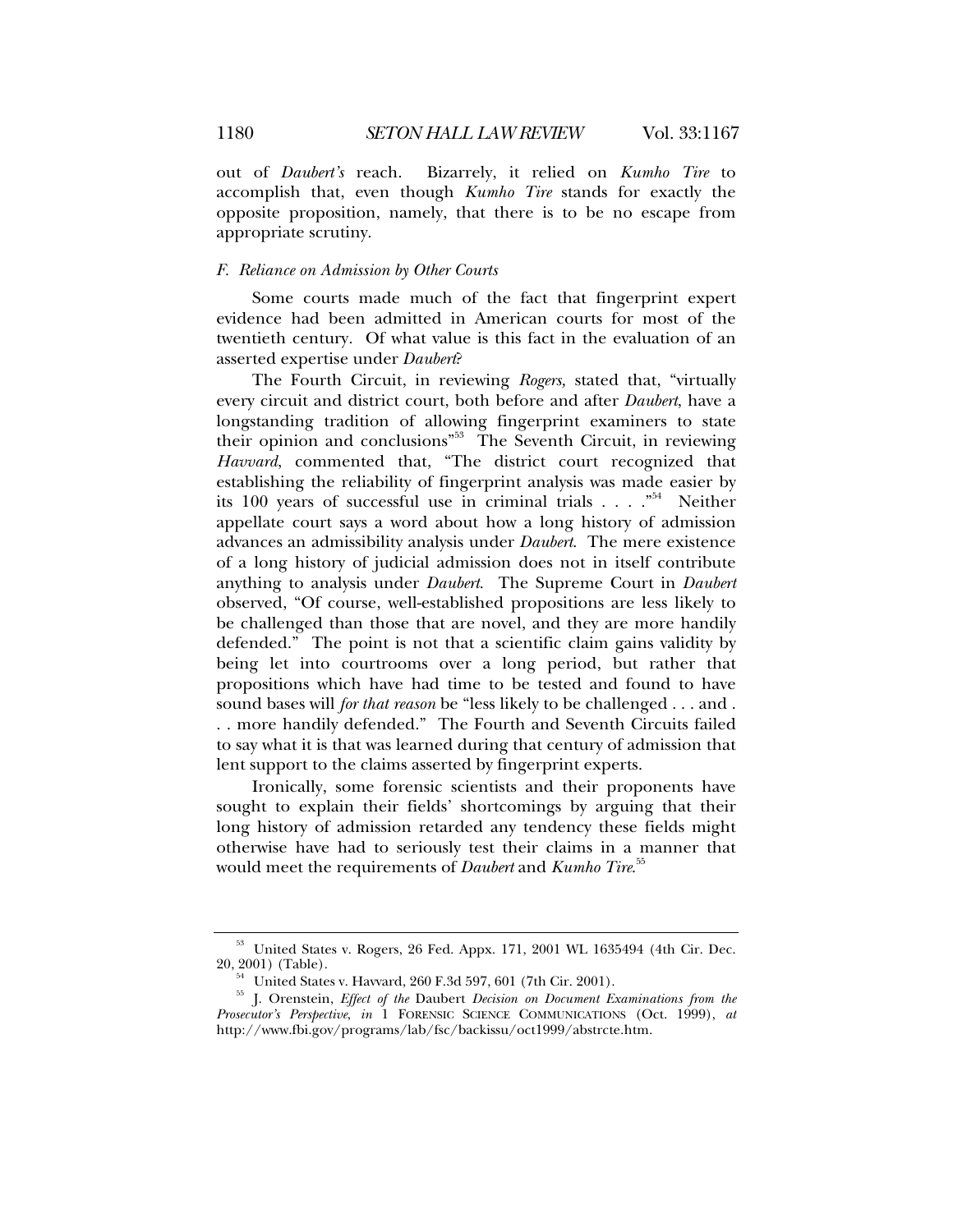#### *G. Reliance on General Acceptance*

A century of admission under older rules might have no relevance to an analysis that must be conducted pursuant to a new and different rule (i.e., *Daubert*). In the present context, however, it is possible that pre-*Daubert* admissions decisions are relevant to the general acceptance "factor," which remains a consideration under *Daubert*. Several courts relied on general acceptance to admit fingerprint experts.56 One might argue (though none of these courts did) that a century of admission impliedly informs a post-*Daubert* court that pre-*Daubert* courts were finding general acceptance, because *Frye* was the dominant test before *Daubert*. The flaw in this reasoning would be that all of the major seminal fingerprint admission cases were decided before the general acceptance test was invented. As early as 1918, courts were admitting fingerprints merely by citing opinions from sister jurisdictions which had already admitted fingerprints. Yet those sister jurisdictions were not employing *Frye* (or any other articulable test).

What today's courts might be trying to say is that there has been *judicial* general acceptance for the better part of a century (among pre-*Daubert* courts), and so there should continue to be judicial acceptance (among post-*Daubert* courts).<sup>58</sup> This, of course, has never been a recognized test of admissibility, and certainly is not a criterion for admission under *Daubert* or *Kumho Tire*.

The proponents of admission often claim, as they did in *Llera-Plaza I*, that, "[t]he ACE-V process has been tested empirically [in courtrooms] over a period of 100 years and in any particular case they can be tested by examination of the evidence by another expert. $\mathbf{v}^{59}$  On the latter point, the court noted that examination by another expert is simply not the kind of testing that is capable of confirming or refuting the theory or the technique. $60$  On the former

<sup>56</sup> United States v. Joseph, 2001 WL 515213 (E.D. La. May 14, 2001); *see also* United States v. Salim, 2002 WL 372911 (S.D.N.Y. Mar. 11, 2002); United States v.

Ambriz-Vasquez, 2002 WL 848000 (9th Cir. May 2, 2002).<br><sup>57</sup> *See* MODERN SCIENTIFIC EVIDENCE, *supra* note 7, § 27-1.1 (2002).<br><sup>58</sup> For example, one court states: "Used successfully in criminal trials for over 100 years, fingerprint identification analysis has withstood the scrutiny and testing of the adversarial process." United States v. Cline, 188 F. Supp. 2d 1287, 1294 (D. Kan. Feb.

<sup>&</sup>lt;sup>59</sup> *Llera-Plaza I*, 2002 WL 27305 at \*9.<br><sup>60</sup> Said the court:

<sup>[</sup>I]t is not apparent that a result arrived at by a second examiner discrepant from a result arrived at by a prior examiner would (1) establish that the first result was erroneous, or (2) offer a secure basis for concluding that the "technique" was faulty. A scientist might be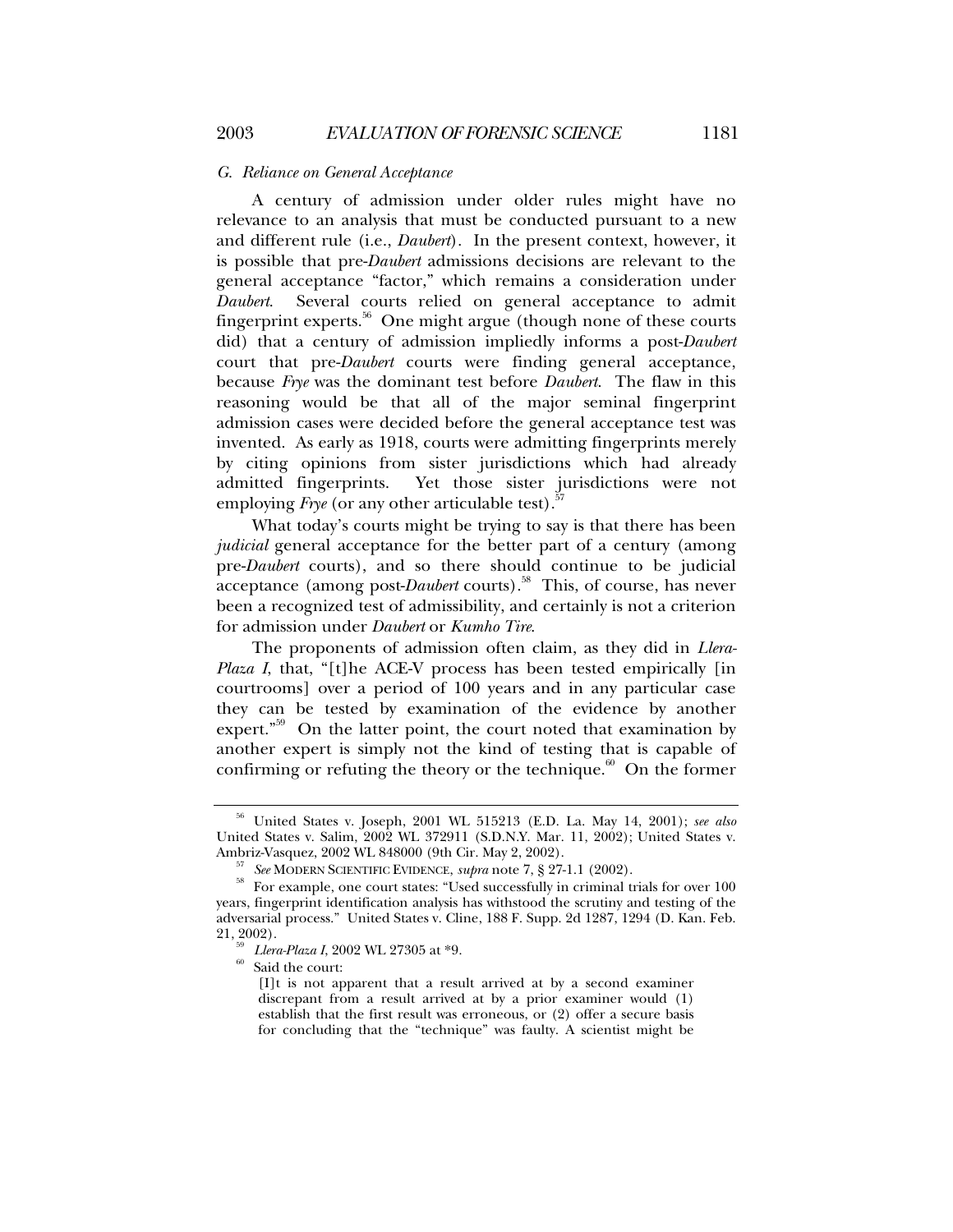point, the court noted that, "'[A]dversarial' testing in court is not, however, what the Supreme Court meant when it discussed testing as an admissibility factor."<sup>61</sup> Moreover, while there were "numerous writings that discuss the fingerprint identification techniques employed by fingerprint examiners," none of them tested the technique's dependability.

But the consensus of this narrow community is not sufficient for two essential reasons, as the court in *Llera-Plaza I* explained:

General acceptance by the fingerprint examiner community does not, however, meet the standard set by Rule 702. First, there is the difficulty that fingerprint examiners, while respected professionals, do not constitute a "scientific community" in the *Daubert* sense. Second, the Court cautioned in *Kumho Tire* that general acceptance does not "help show that an expert's testimony is reliable where the discipline itself lacks reliability." The failure of fingerprint identifications fully to satisfy the first three *Daubert* factors militates against heavy reliance on the general acceptance factor. Thus, while fingerprint examinations conducted under the general ACE-V rubric are generally accepted as reliable by fingerprint examiners, this by itself cannot sustain the government's burden in making the case for the admissibility of fingerprint testimony under Federal Rule of Evidence  $702$  [citations omitted].<sup>6</sup>

Under *Daubert*, general acceptance must be evaluated in conjunction with other factors. In fields which have been found to have a vigorous tradition of testing, that which becomes generally accepted carries more weight than in fields without such a tradition. Where inquiry into other factors (such as testing, methodological quality of published peer reviewed research, and error rates) does not support admission, general acceptance does not become the one last hook on which an admission decision can be hung. As the Supreme Court stated in *Kumho Tire*, general acceptance does not "help show that an expert's testimony is reliable where the discipline itself lacks reliability.<sup>"63</sup> In short, general acceptance cannot properly secure admission of asserted fingerprint expertise when the other criteria have failed to do so.

disposed to require scores, or perhaps hundreds, of observations before regarding the "technique" as having been "tested."

*Id.* at \*10.<br> $\frac{61}{62}$  *Id.* at \*11.<br> $\frac{62}{62}$  *Id.* at \*18.

<sup>&</sup>lt;sup>63</sup> **Kumho Tire Ltd. v. Carmichael, 526 U.S. 137,151 (1999).**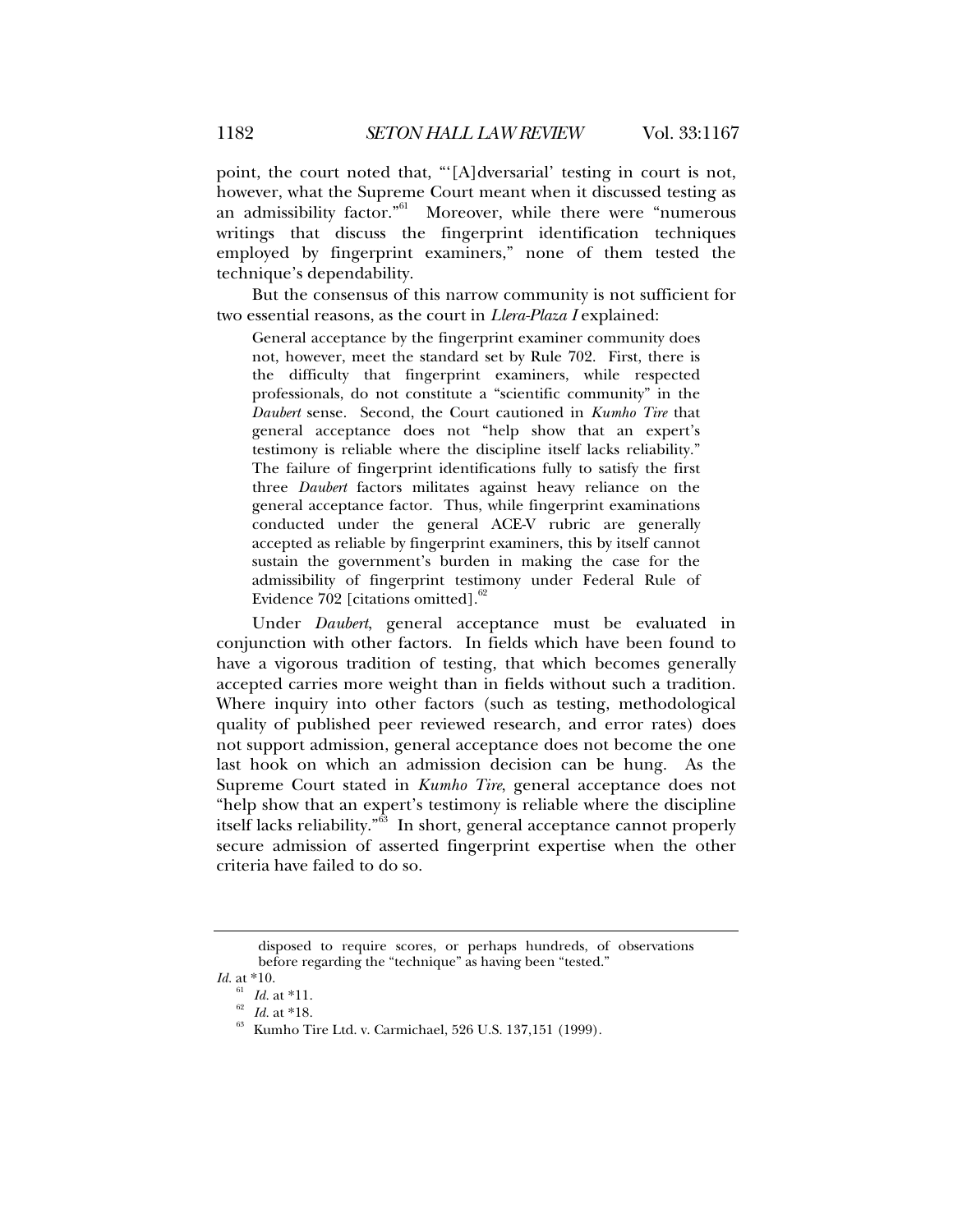#### *H. Emphasis on Flexibility of Criteria*

Where application of the basic "*Daubert* factors" is not providing support for admission, some courts have turned to language in both *Daubert* and *Kumho Tire* which authorizes flexibility in the selection of criteria for evaluating proffered experts. The Fourth Circuit in *Rogers* stated: "the *Daubert* Court also emphasized that this inquiry should be flexible."64 The *Reaux* court stated, "in *Kumho Tire*, the Supreme Court emphasized that the test of reliability is 'flexible,' and that *Daubert's* list of specific factors does not necessarily, nor exclusively, apply to all experts in every case."<sup>65</sup>

These references to "flexibility" should have been followed by an explanation of what evaluation criteria the court thought were more appropriate than those in *Daubert*, why they were more appropriate, and then a thoughtful application of those more appropriate factors. Instead, these two courts used the "flexibility" language as a license to select vague criteria and apply them loosely and without explanation. Three concurring Justices in *Kumho Tire* anticipated such evasions, and suggested that they were likely to constitute an abuse of discretion.<sup>66</sup>

The district court in *Cline*<sup>67</sup> ignored *Daubert* and *Kumho Tire*. First, *Cline* declared that "evidentiary *Daubert* hearings were unnecessary as the reliability of the methods [of fingerprint examiners] could be properly taken for granted."<sup>68</sup> In criticizing decisions which had followed *Daubert* more faithfully, the court added

it seems an unreasonable stretch simply to discard this [unsystematic, unscientific] experiential testing [by fingerprint examiners] as wholly unreliable and to relegate the testifying opinions of all these fingerprint examiners to *ipse dixit*. Moreover, this court joins others who do not read *Daubert* and *Kumho* as elevating the scientific method to the touchstone by which all

 $^{64}$  United States v. Rogers, 2001 WL 1635494 (4th Cir. Dec. 20, 2001) (Table). (citations omitted).

<sup>&</sup>lt;sup>65</sup> United States v. Reaux, 2001 WL 883221 (E.D. La. July 31, 2001). <sup>66</sup> "I join the opinion of the Court, which makes clear that the discretion it endorses—trial-court discretion in choosing the manner of testing expert reliability—is not discretion to abandon the gatekeeping function. I think it worth adding that it is not discretion to perform the function inadequately. Rather, it is discretion to choose among reasonable means of excluding expertise that is fausse and science that is junky. Though, as the Court makes clear today, the *Daubert* factors are not holy writ, in a particular case the failure to apply one or another of them may be unreasonable, and hence an abuse of discretion." *Kumho Tire*, 526 U.S. at 159 (Scalia, J., concurring). 67 United States v. Cline, 188 F. Supp. 2d 1287 (D. Kan. Feb. 21, 2002). 68 *Id.* at 1294.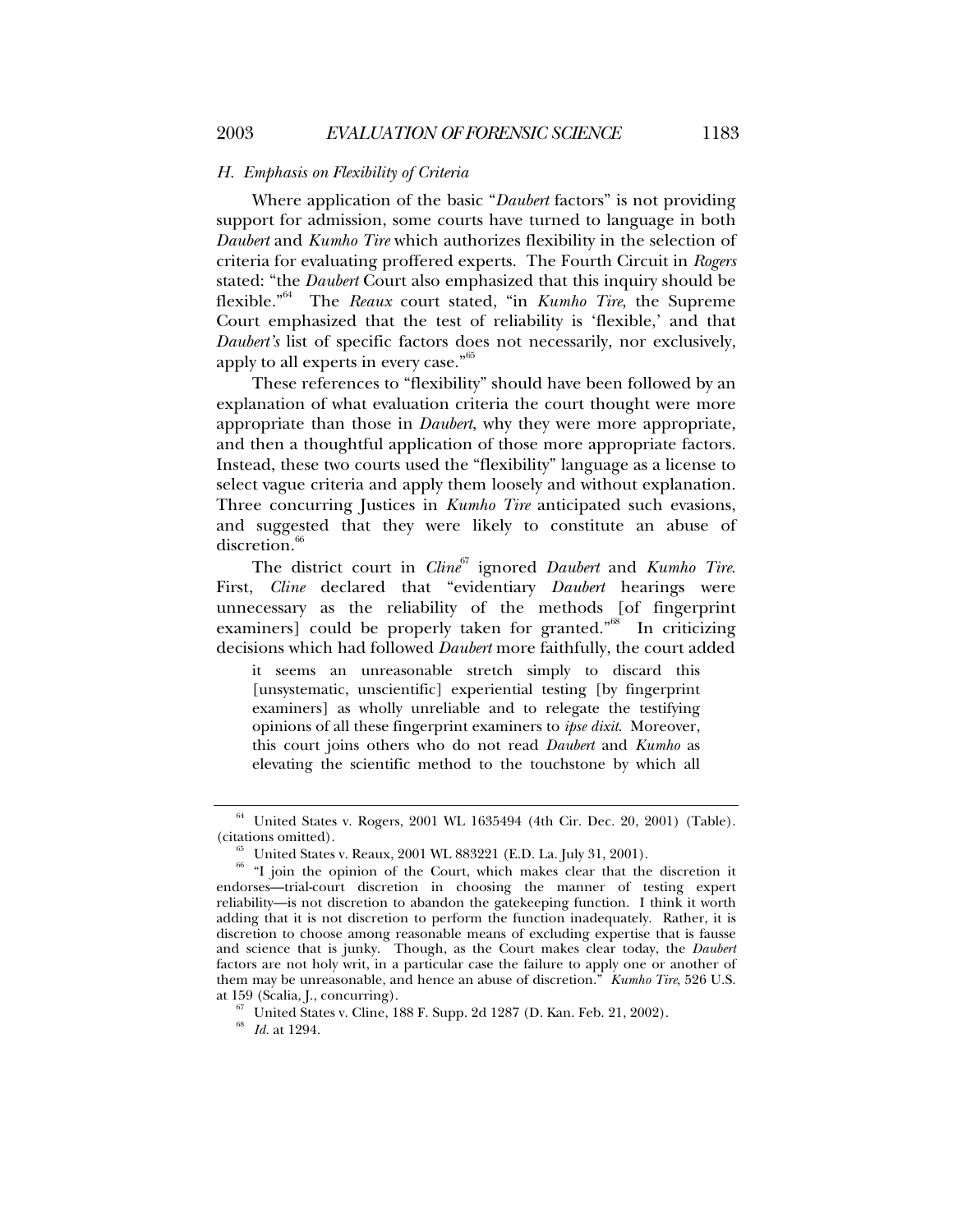Rule 702 evidence is to be judged.<sup>69</sup>

Although there is no one who has "read *Daubert* and *Kumho* as elevating the scientific method to the touchstone by which all Rule 702 evidence is to be judged," the Supreme Court's opinions in *Daubert* and *Kumho Tire* were rather clear on what is, at bottom, required. First, a conscientious determination of the soundness of proffered expertise as a condition for its admission. Second, that appropriate criteria must be utilized in making that evaluation. Where scientific criteria are appropriate the *Daubert* factors should be conscientiously employed. Where other criteria would be better and more appropriate, the court should conscientiously employ them.<sup>70</sup>

In the field of asserted fingerprint identification expertise, there is no reason not to apply the basic *Daubert* factors. This field deals with empirical phenomena and makes entirely empirical claims. The basic scientific criteria embodied in the *Daubert* "factors" are entirely appropriate for its evaluation.<sup>71</sup> Moreover, no one claims that the fingerprint field cannot perform empirical tests, only that it has not done so for the greater part of the past century. Indeed, this field has begun to do so only very recently and only because of the threat of limitation or exclusion under *Daubert*. 72

### *I. Bringing the Standards Down to Meet the Expertise*

The *Cline*<sup>73</sup> court implicitly found that asserted fingerprint expertise is not scientific, has not been well tested, is in need of "traditional" scientific testing, lacks an adequate body of peer

challenge that they were not prepared to meet. They submitted an *amicus* brief in *Kumho Tire* urging that *Daubert's* scrutiny not be extended to fields that had failed to test their propositions systematically. Brief *Amici Curiae* of Americans for Effective Law Enforcement, Inc. et al., Kumho Tire Co., Ltd. v. Carmichael, 526 U.S. 137 (1999). Though the Supreme Court unanimously rejected such arguments, these fields did not anticipate the extent to which lower court judges would find ways to keep admitting them, notwithstanding the Supreme Court's opinions to the contrary. Also, several fields of forensic science, including fingerprint identification, abruptly became interested in seeing federal funds spent on research to prove the validity of their claims. *See* NATIONAL INSTITUTE OF JUSTICE, FORENSIC FRICTION RIDGE

<sup>&</sup>lt;sup>69</sup> *Id.* at 1295.<br><sup>70</sup> That is the gravamen of *Kumho Tire. See* MODERN SCIENTIFIC EVIDENCE, *supra* note 7, §§ 1-3.5 and 2.0 (2002).

<sup>&</sup>lt;sup>71</sup> As the court notes in *Llera-Plaza I*, "[i]n their submissions in the case at bar, both the government and the defendants have undertaken to apply the *Daubert* factors, albeit with discrepant results." 2002 WL 27305 at \*9. The court agreed "with the parties that, with respect to fingerprint identification evidence, the *Daubert* factors constitute a proper touchstone of admissibility . . . ." *Id.* <sup>72</sup> Forensic scientists and police agencies knew that *Daubert* presented a serious

 $^{73}$  United States v. Cline, 188 F. Supp. 2d 1287 (D. Kan. Feb. 21, 2002).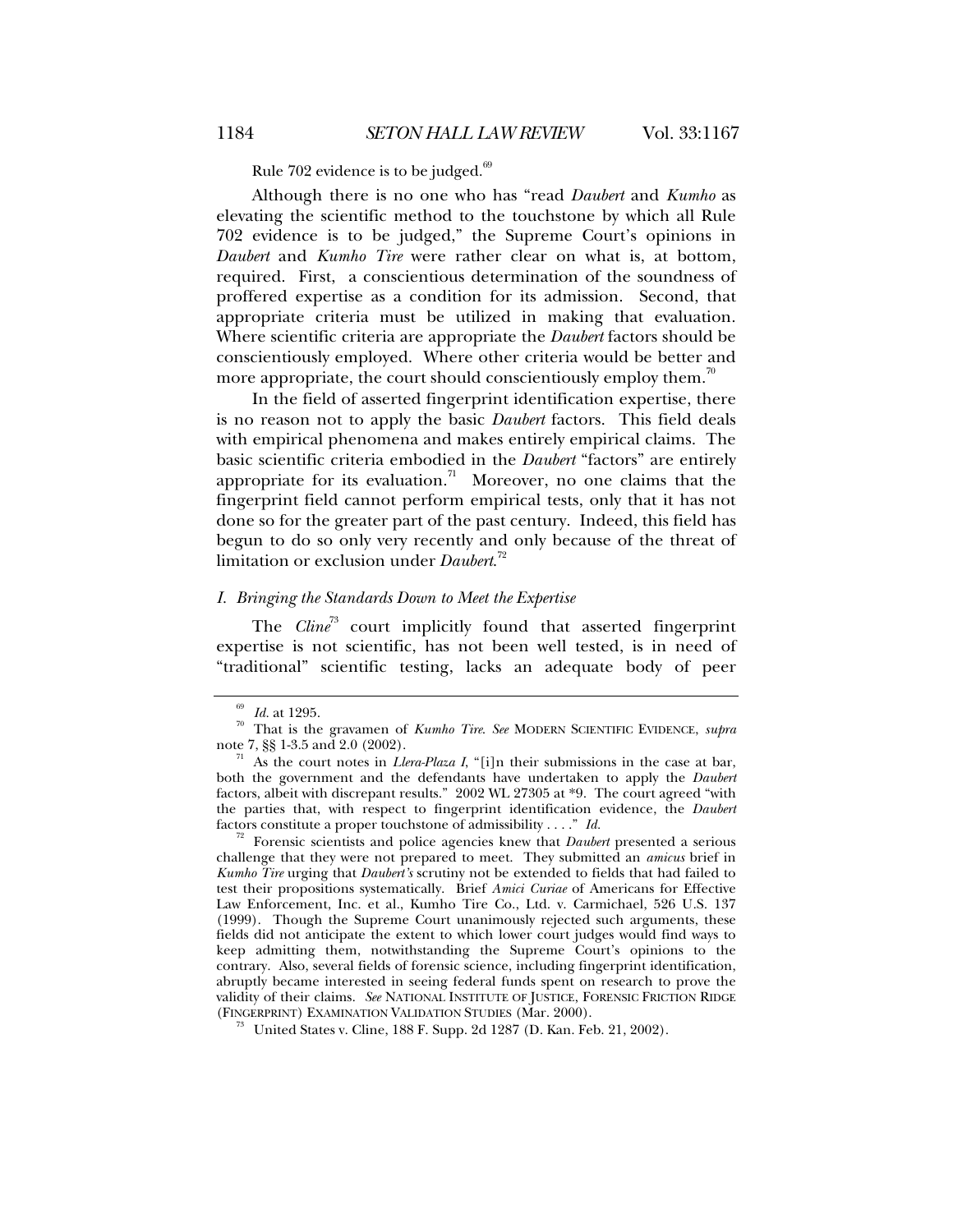reviewed literature, and lacks uniform standards. Had the court reached the opposite conclusion in each of these statements, about the fingerprint field's state of knowledge, we can safely assume that the court would have declared that fingerprint expertise passed muster under *Daubert*. But, having found these deficiencies the court did not conclude that the expertise at issue fails *Daubert*, and therefore testimony based on it must be excluded or have limitations placed upon it. Instead, the court concluded that these shortcomings meant that alternative, less rigorous, criteria needed to be employed in order to facilitate admission. This kind of back door to admission is what *Kumho Tire* was designed to eliminate, and in many instances has eliminated. $^7$ 

Similarly, although somewhat less explicitly, in *Llera-Plaza*  $II^{\frac{1}{2}}$ Judge Pollak reasoned as though *Kumho Tire* had never been decided. That is, he refrained from subjecting the proffered expertise to the most appropriate evaluation criteria. Because the court found that fingerprint examination is not a science it determined less need be asked of it in the way of empirical verification. Judge Pollak initially commented that fingerprinting "is not, in my judgment, itself a science." The court seemed to think that this judgment affected the admissibility analysis. "In adjusting the focus of inquiry from [fingerprinting's] status as a 'scientific' discipline to its status as a 'technical' discipline, one modifies the angle of doctrinal vision." The court, thus, disregarded the mandate of *Kumho Tire* by finding that fingerprint identification could avoid the rigors of *Daubert* by dubbing its practitioners "specialists" rather than "scientists." This seems to be exactly the back door into court that in *Kumho Tire* the Supreme Court had closed and locked.<sup>76</sup>

The court's view that fingerprinting was something other than a science changed the court's analyses of the peer review and general

<sup>74</sup> *Compare* United States v. Starzecpyzel, 880 F. Supp. 1027 (S.D.N.Y. 1995) (holding, before *Kumho Tire*, that because forensic document examination failed to meet *Daubert* it was not science; because it was not science it need not meet the requirements of *Daubert*; and therefore it was admissible under a much lower and unspecified standard), *with* United States v. Hines, 55 F. Supp. 2d 62 (D. Mass. 1999) (holding, after *Kumho Tire*, that because forensic document examination failed to

meet *Daubert*, its opinions on identity were inadmissible).<br><sup>75</sup> United States v. Llera-Plaza, 188 F. Supp. 2d 549 (2002).<br><sup>76</sup> What *Kumho Tire* instructs is that all fields, regardless of their labels, be subjected to sound evaluation criteria. Fields are not to be excused from rigorous scrutiny for the very reason that they have not taken the trouble to subject themselves to rigorous testing. A field of endeavor need not "be a science" in order to be evaluated using scientific methods, which, after all, is essentially the use of rigorous logic to evaluate empirical claims.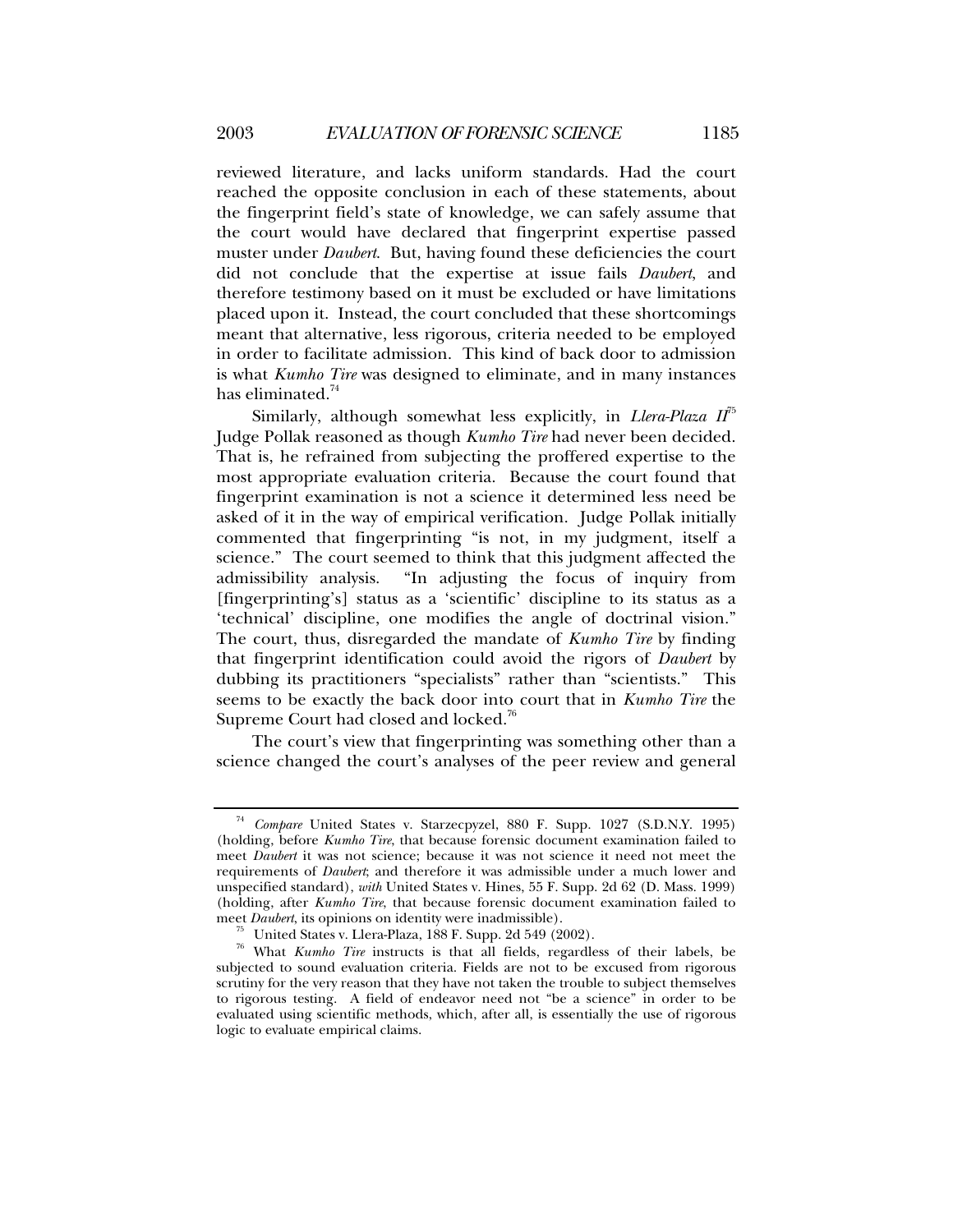acceptance criteria of *Daubert*. In his earlier decision, Judge Pollak was unimpressed with the fact that fingerprinting had been generally accepted by a self-interested guild. In *Llera-Plaza II* this uncritical consensus impressed him:

I conclude that the fingerprint community's "general acceptance" of ACE-V should not be discounted because fingerprint specialists—like accountants, vocational experts, accidentreconstruction experts, appraisers of land or of art, experts in tire failure analysis, or others—have "technical, or other specialized knowledge" (Rule 702), rather that "scientific . . . knowledge" and hence are not members of what *Daubert* termed a "scientific community."<sup>77</sup>

## *J. Relegate to Weight, Not Admissibility*

Further, the *Cline*<sup>78</sup> court argued that the central dispute about fingerprint expert evidence is whether examiners are justified in testifying to extreme assertions of absolute, certain, pinpoint, identification to the exclusion of all others in the world, even when dealing with smeared fragments of latent prints. The court opined that such a debate should be left to the jury to resolve.<sup>79</sup>

#### **CONCLUSION**

Shortly after the decision in *Daubert*, I mused that the law's adoption of a more scientific approach to evaluating the helpfulness of expert testimony presaged a collision between the irresistible force of *Daubert* and the immovable object of fingerprint expert testimony.<sup>80</sup> The cases described above constitute the (current) outcome of that collision. One could say that both *Daubert* and fingerprint expert testimony emerged from the collision intact. *Daubert* did not have to be changed, it needed only to be ignored. As a result, the knowledge base of fingerprint expert testimony has not needed to be augmented nor has the testimony itself needed to be changed.<sup>81</sup>

Ironically, the failure of judges to write a coherent defense of asserted fingerprint expertise under *Daubert*, but only to seek ways to

 $\frac{77}{78}$  *Llera-Plaza II*, 188 F. Supp. 2d at 563.<br><sup>78</sup> United States v. Cline, 188 F. Supp. 2d 1287 (D. Kan. 2002).

<sup>&</sup>lt;sup>79</sup> This is the oldest device in the judicial toolbox for avoiding having to make admissibility decisions. It is surprising that is does not appear more often in today's

cases. 80 Michael J. Saks, *The Implications of* Daubert *for Forensic Identification Science*, *in*<sup>1</sup>

 $81$  Such as by tempering it with the limitations of the data, the theory, or the boundary conditions made relevant by the task at hand.